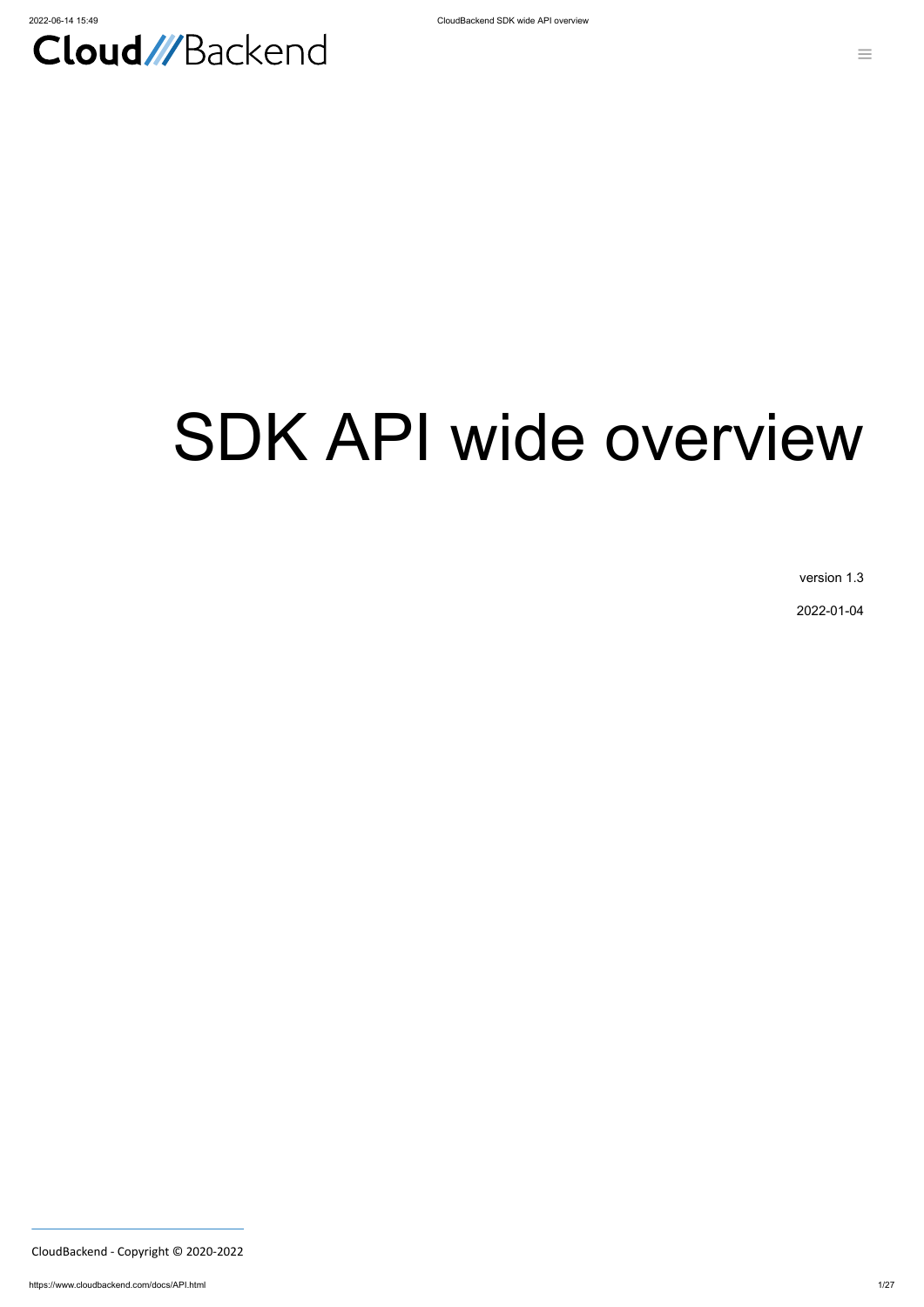### Document overview

The following API document will give an overview on how to use the different backend calls in the SDK of CloudBackend (CBE).

Select the tab of your language of interest to view the code and added usage examples. This will then select what is printed.

*This document should be used in conjunction with the SDK [tutorial](https://www.cloudbackend.com/docs/Tutorial.html) and [QUERY](https://www.cloudbackend.com/docs/QUERYug.html) user guide.*

#### **Conventions**

Describing text is printed in font Calibri.

The relation of the CloudBackend layers is illustrated as



## **Classes**

The classes used when writing programs using the CloudBackend SDK API.



*CloudBackend classes*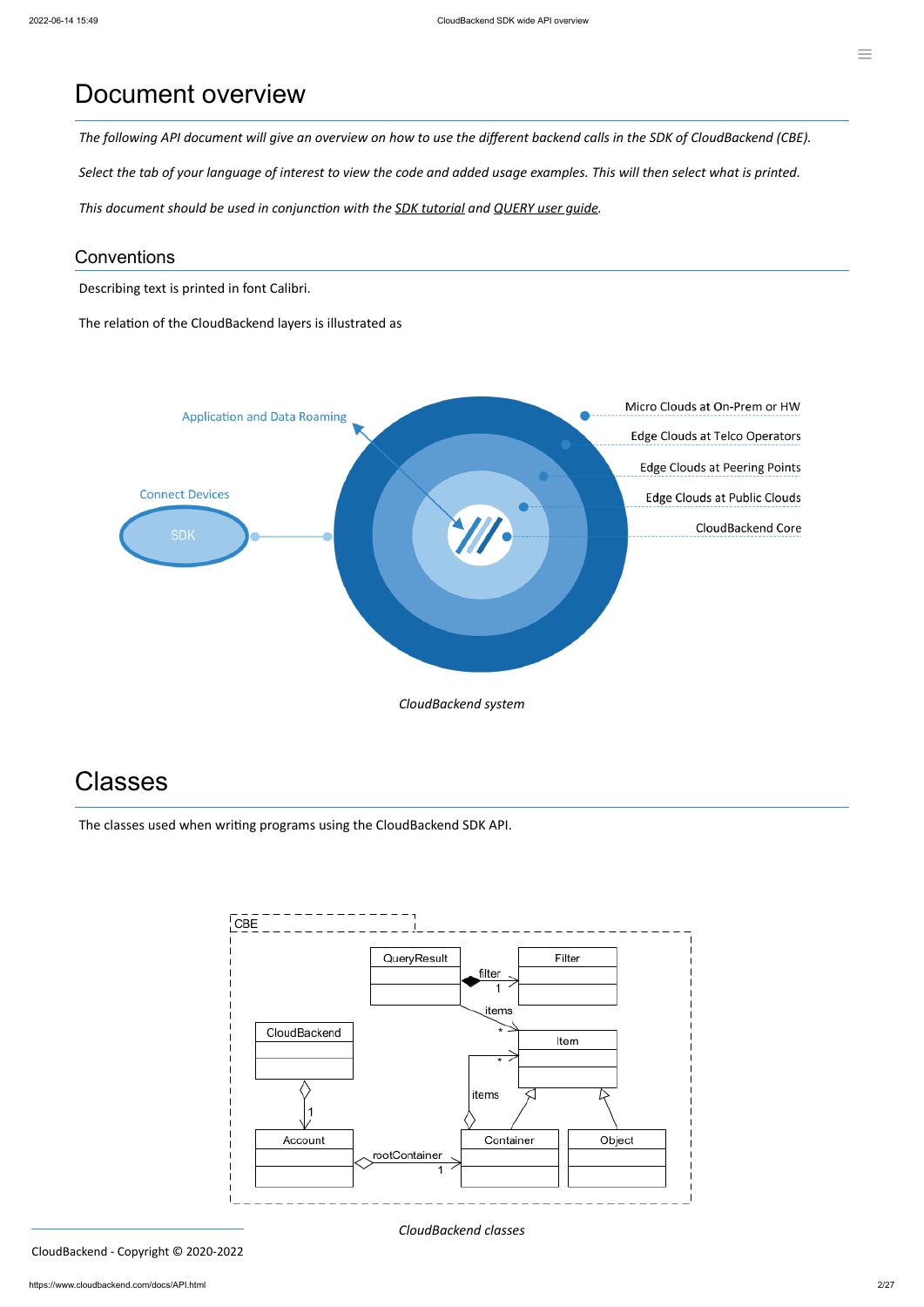### **CloudBackend**

CloudBackend is an EntryPoint into the SDK. Creating an instance of CloudBackend will be the first thing you add. To start using the SDK a developer needs to call **logIn** to get an instance of CloudBackend.

#### **Java**

CloudBackend cbobj = CloudBackend.logIn(username, password, tenant, delegate)

Once signed in the developer will be able to access the users account, containers, objects and other functionality. The variable has now been assigned the root container and can be used to begin accessing containers and objects in the [account](#page-7-0). See the account section for more information on how to access the root container.

```
Java
cbobj.account();
cbobj.account().rootContainer();
```
When you have signed in and have your account you will be able to access your root container as shown under the Account. On the root container you will be able to perform queries to see what is in the account and add data to the account as shown under Containers. Querying will return Items that can be either Containers or Objects as detailed under Items.

For a detailed walkthrough of how to get started using the CloudBackend SDK see the SDK [tutorial.](https://www.cloudbackend.com/docs/Tutorial.html)

### Language specific implementation details

#### **Java**

The Java load out function system.load is built in to the wrappers, so when using the library only make sure that the executable is accessable for java.path. To be able to see / hover over and see doxygen like comments, add from the resource folder the com.cbe-source.jar file to your editor.

The library was wrapped using SWIG (Simplified Wrapper and Interface Generator) v.4.0.1. For more info on SWIG visit swig.org or their github repo. Regarding SWIG there are some std::map:s in C++ that has been wrapped to com.cbe classes. This is because there is no exact equivalent in Java for some of the std types. However, since these classes are extensions to AbstractMap and AbstractList using Map or List or AbstractMap or AbstractList should be fine. See the Simple example where an AbstractList<Item> is declared instead of a Items\_vec, which is a wrapped c++ std::vector, and the return type of getItemsSnapshot().

However, it is not safe to say that this always works, e.g.:

createObject(String name, ItemEventProtocol delegate, Obj\_KV\_Map metadata)

CreateObject relies in c++ on a **std::map<std::string, std::pair<std::string, bool>>**. This kind of tuple does not have any conversion through SWIG to Java other than breaking up the parts as Obj KV Map(String key, Obj VI Pair value) where Obj VI Pair(String metaValue, boolean Indexed) is the value. This structure might not be convertable to any normal Java structure. This will be tested in the future. Therefore some CloudBackend type classes are ok to switch out for Java types while some might not.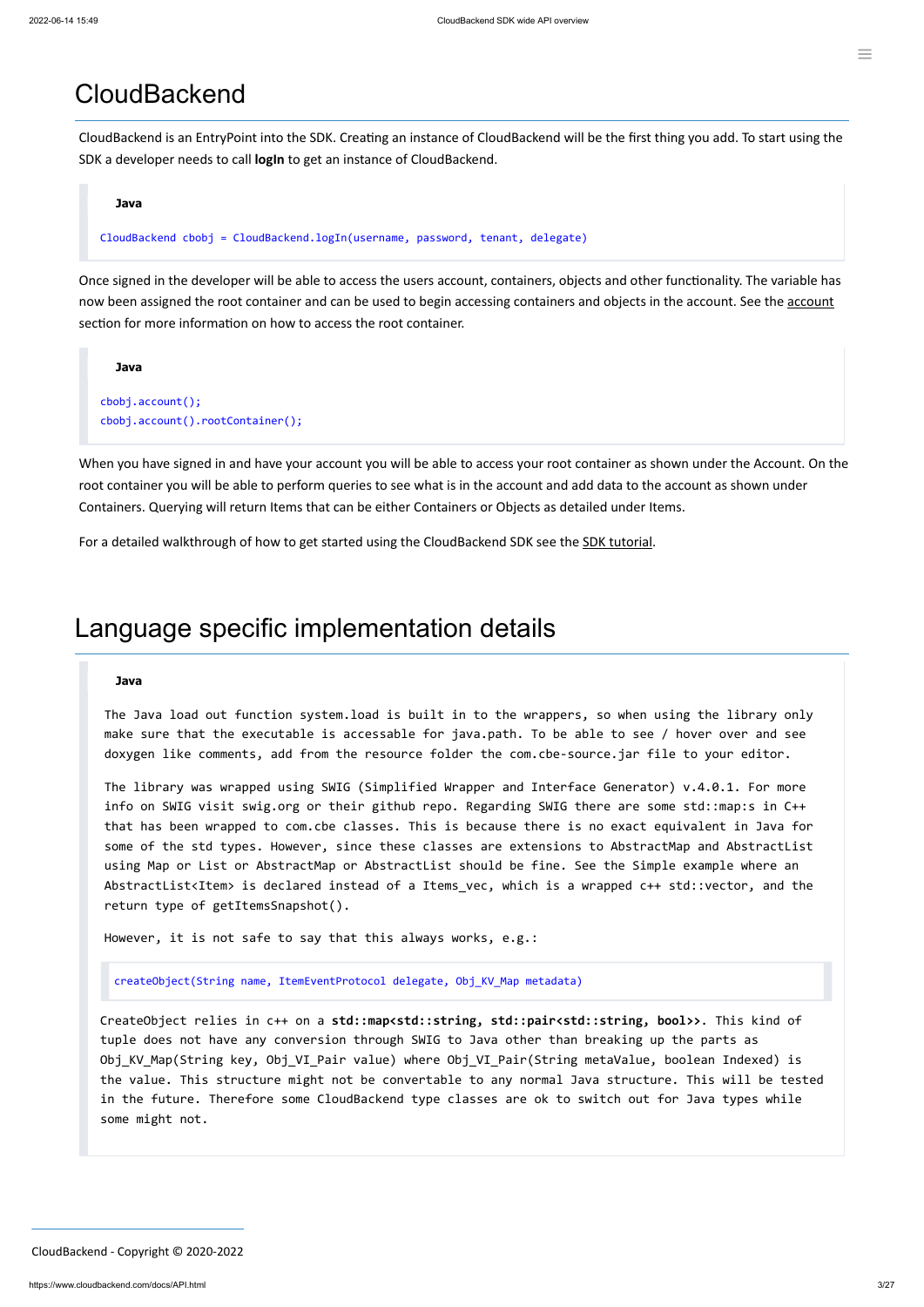### Getting started working with CloudBackend

#### *Declaration:*

#### **Java**

CloudBackend.logIn(username, password, tenant, delegate);

#### *Description:*

This should be the first function called when using CloudBackend and should give access to all the other functionality within the SDK as well as signing in the user.

#### *Parameters:*

username is the username of the user being signed in

password is the password for the user being signed in

tenant is the identifier for the tenant

delegate uses callbacks **onLogin()** or **onError()** in class [AccountEventProtocol](#page-23-0) on this completion.

#### *Usage:*

#### **Java**

CloudBackend cbobj = CloudBackend.logIn(username, password, tenant, delegate);

#### *Declaration:*

#### **Java**

```
Account account = new Account()
```
#### *Description:*

The account is the entry point into the users account and container structure through the root container. Additionally it provides information on the account of the user.

#### *Usage:*

#### **Java**

```
Account account = cbobj.account()
```
In addition to signing in the user, the CloudBackend will provide access to the account, a root container, and some other functionality.

See **[account](#page-7-0)** section for more information.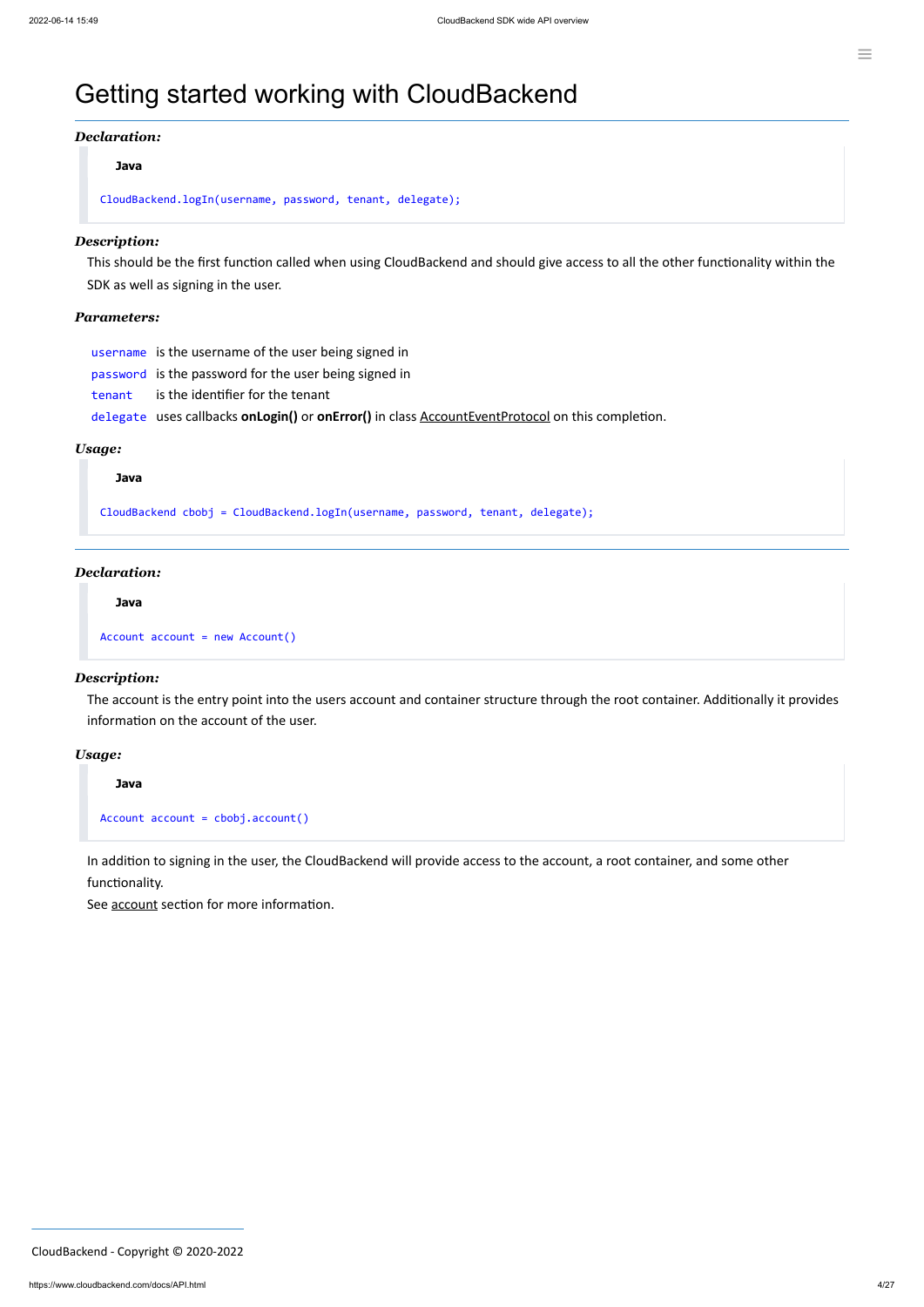### Advanced Querying

#### *Declaration:*

**Java**

#### cbobj.query(containerId, delegate);

#### *Description:*

This is a call to get a list of items in the container. It is intended to be used as a shortcut when the developer knows what container they want to access. To access the root container the developer should use the account. Implement callback onQueryLoaded in class **ItemEventProtocol** to receive the callback.

Call to get a list of items in the folder using a filter. This is intended to be used as a shortcut when the developer knows what container they want to access. To access the root container the developer should use the account . Implement **onQueryLoaded** from [ItemEventProtocol](#page-24-0) to receive the callback. Requires that you are already loged in.

#### *Parameters:*

|          | container Id is the numeric id for the container you want to query. This would need to be retrieved from the parent |
|----------|---------------------------------------------------------------------------------------------------------------------|
|          | container.                                                                                                          |
|          | See Account for root container id.                                                                                  |
| delegate | uses callback on Query Loaded() or on Load Error() in class Item Event Protocol                                     |

#### *Usage:*

```
Java
ItemDelegate delegate = new ItemDelegate();
```
#### cbobj.query(containerId, delegate);

#### *Declaration:*

#### **Java**

cbobj.query(containerId, filter, delegate);

#### *Description:*

For more details on advanced queries and setQuery(std::string) and the other Advanced query filters, see the [QUERY](https://www.cloudbackend.com/docs/QUERYug.html) user guide *document.*

#### *Parameters:*

| containerId | is the numeric id for the container you want to query. This would need to be retrieved from the parent |  |
|-------------|--------------------------------------------------------------------------------------------------------|--|
|             | container.                                                                                             |  |
|             | For root container, see Account.                                                                       |  |
| filter      | can be used to set parameters for the query. See <b>Filter</b> for details.                            |  |
| delegate    | uses callback on Query Loaded() or on Load Error() in class Item Event Protocol.                       |  |
|             |                                                                                                        |  |

*Usage:*

#### **Java**

```
ItemDelegate delegate = new ItemDelegate();
Filter filter = new Filter();
filter.setAscending(false);
filter.setDataType(8); // Object=4, Container=8, Item=12 
cbobj.query(containerId, filter, delegate);
```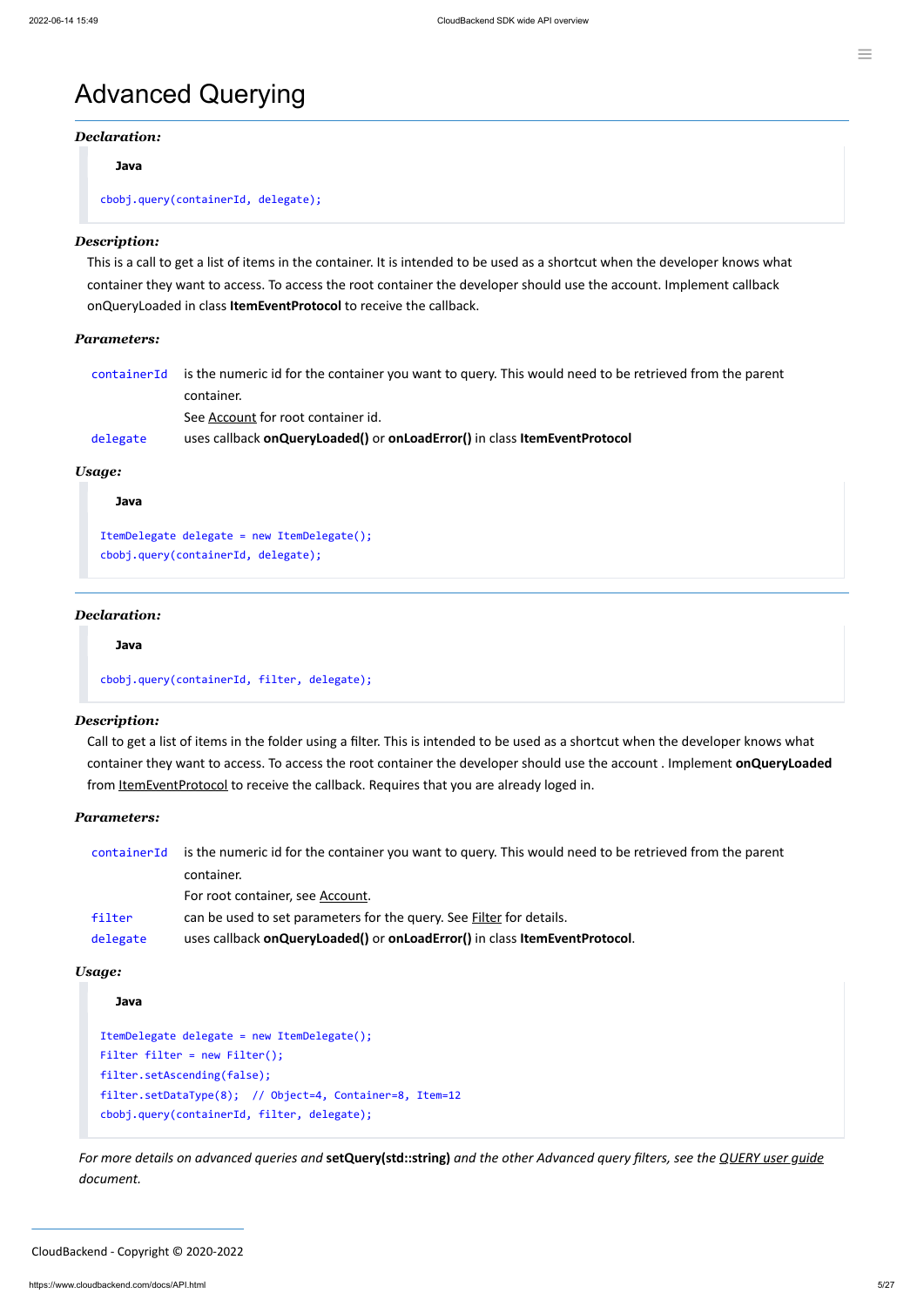### **Listeners**

#### *Declaration:*

**Java**

```
void addListener(ItemDelegate delegate)
```
#### *Description:*

Adds a listner that will recieve updates as changes occur on the account.

*Note!* Accounts are always updated automatically, but the notification of the update is provided by the listener functionality. **removeListener** should always be called when you stop using the delegate.

#### *Parameters:*

delegate is a class implementation of **ItemEventProtocol** class.

#### *Usage:*

**Java**

cbobj.addListener(itemDelegate);

#### *Declaration:*

#### **Java**

void **removeListener**(ItemDelegate delegate);

#### *Description:*

Removes the listener that is passed in.

#### *Parameters:*

delegate is the previously passed in class object [ItemEventProtocol](#page-24-0) class.

#### *Usage:*

#### **Java**

cbobj.removeListener(itemDelegate);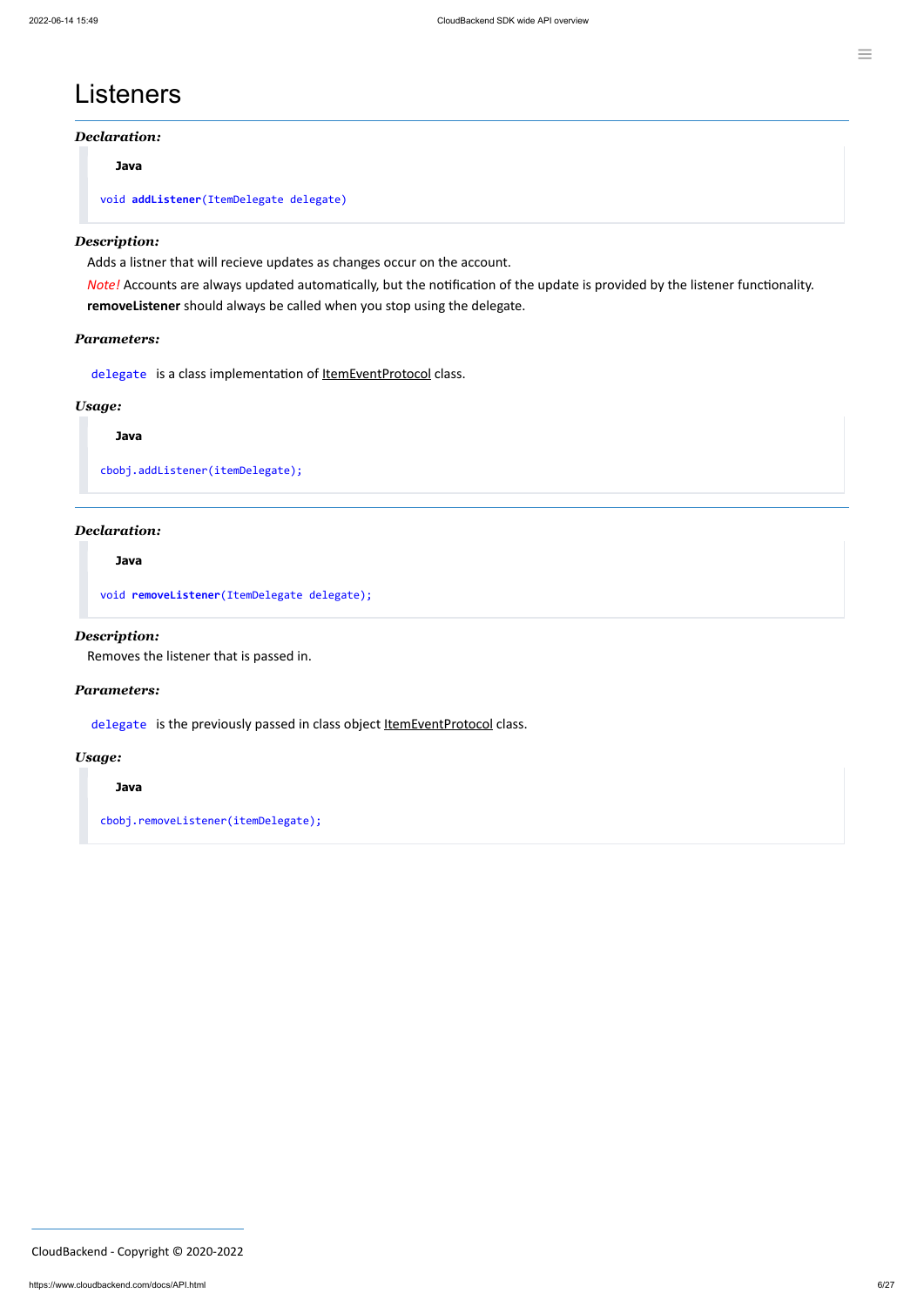# CloudBackend class Utility

#### *Declaration:*

**Java**

Container **castContainer**(Item item);

#### *Description:*

This casts an item to a container.

#### *Parameters:*

item is the **item** you want to cast to a container. This is intended as a helper function.

#### *Usage:*

**Java**

Container container = cbobj.castContainer(item);

#### *Declaration:*

**Java**

Object **castObject**(Item item);

#### *Description:*

This casts an item to an object.

#### *Parameters:*

item is the **item** you want to cast to an object. This is intended as a helper function.

#### *Usage:*

**Java**

Object object = cbobj.castObject(item);

#### *Declaration:*

**Java**

string **version**();

#### *Description:*

This returns the version of the SDK and can be used for debugging.

#### *Usage:*

**Java**

System.out.println("CloudBackend SDK version: " + cbobj.version());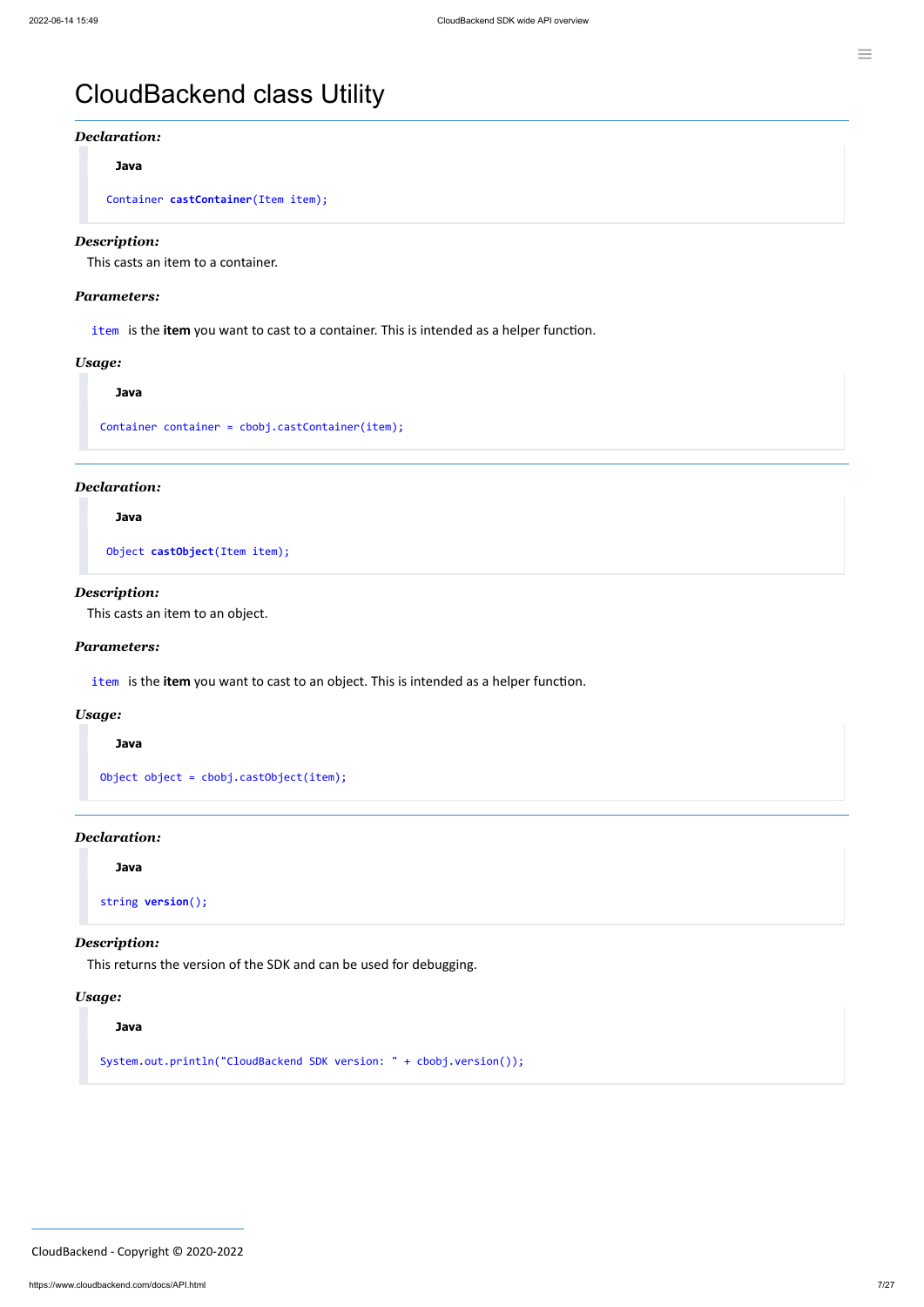### <span id="page-7-0"></span>class Account

- Account currently offers access to a root container and has additional information on the account like the users first and last name.
- The **rootContainer** is a useful starting point that can then be used to query, create and perform other functions.
- The account is returned by the instance of CloudBackend you received when calling **logIn()**.
- The rootContainer for the account is a good place for you to start querying or creating data.

#### **Java**

cbobj.account()

It holds useful information such as:

#### Root container

#### *Declaration:*

**Java**

rootContainer()

#### *Description:*

This returns the rootContainer for the account.

#### *Usage:*

**Java**

cbobj.account().rootContainer()

#### Root container id

#### *Declaration:*

**Java**

rootContainer().id()

#### *Description:*

This returns the rootContainerId for the account.

#### *Usage:*

**Java**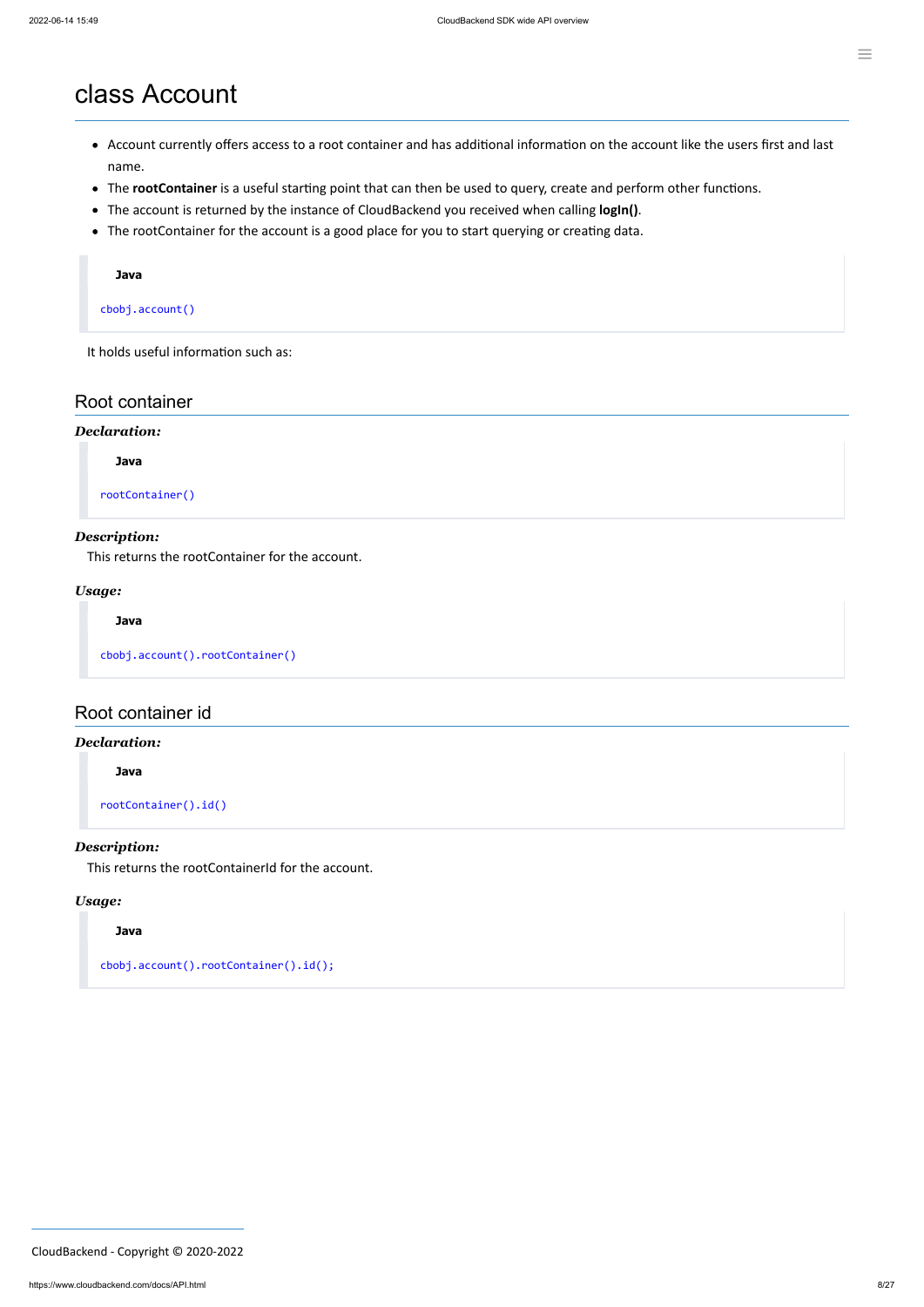#### Account Data

#### *Declaration:*

**Java**

cbobj.account().userId()

#### *Description:*

This returns the account id of the user.

#### *Declaration:*

**Java**

cbobj.account().username()

#### *Description:*

This returns the username of the user.

#### *Declaration:*

**Java**

cbobj.account().password()

#### *Description:*

This references the password of the account.

#### *Declaration:*

**Java**

cbobj.account().source()

#### *Description:*

This returns the source identifier for the tenant of the account.

#### *Declaration:*

#### **Java**

cbobj.account().firstName()

#### *Description:*

This returns the name of the user.

#### *Declaration:*

**Java**

```
cbobj.account().lastName()
```
#### *Description:*

This returns the surname of the user.

#### *Declaration:*

**Java**

```
cbobj.account().rootContainer()
```
*Description:*

This returns the **rootContainer** for the account.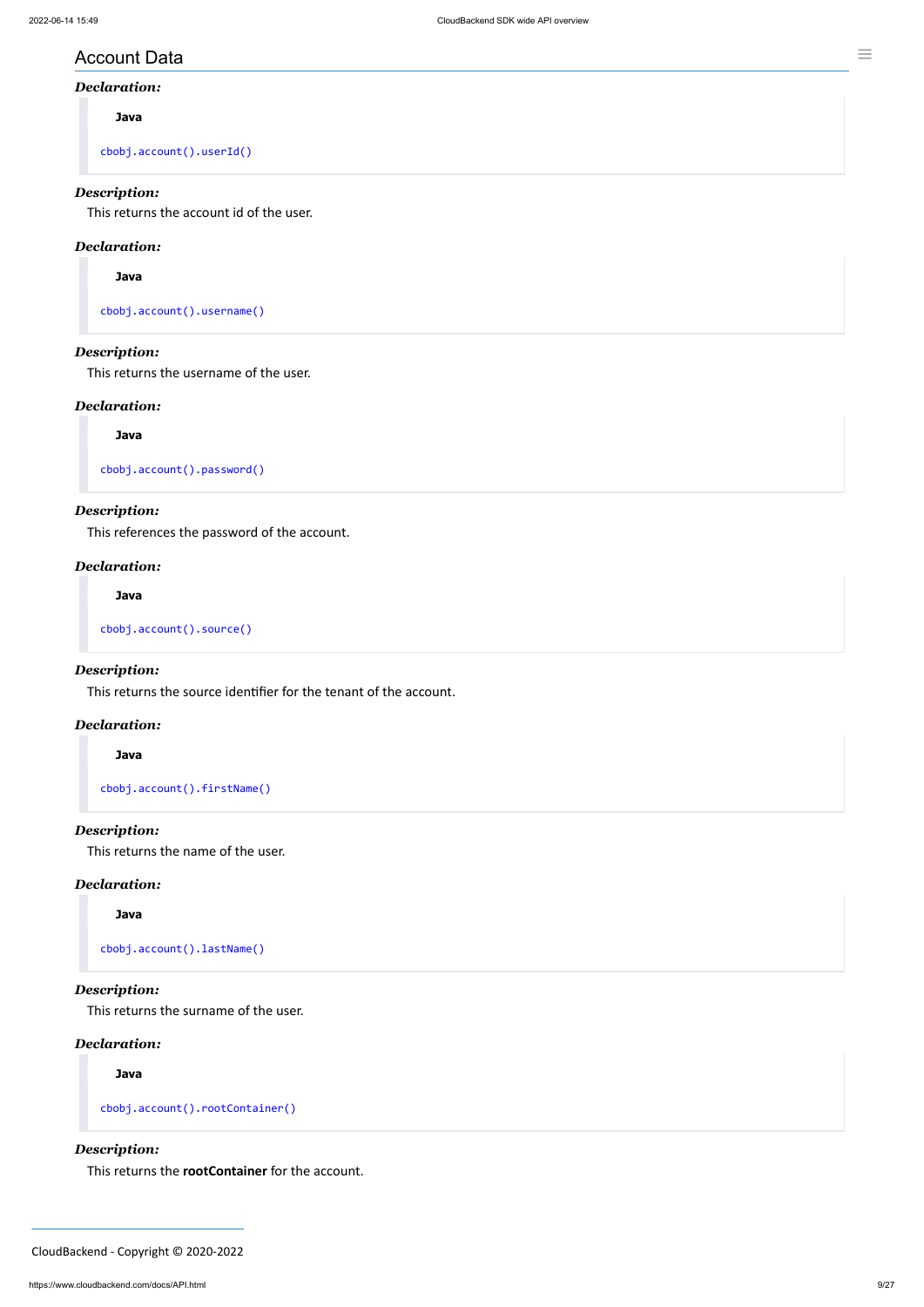### class Container

Containers provides a convenient way to organize data in your account and can be used to hold objects and other sub-containers in a hiearchical tree.

To start working with data in an account one can begin with the rootcontainer located on the account. Here you can start creating objects, uploading, querying container contents, and creating sub-containers. E.g.



This will receive callbacks from the library. It is wrapping a class where you have implemented the desired functions from [ItemEventProtocol.](#page-24-0)

#### **Queries**

#### *Declaration:*

**Java**

container.query(delegate)

#### *Description:*

Call to get a list of items in the container.

#### *Parameters:*

delegate uses callback **onQueryLoaded()** or **onLoadError()** in class [ItemEventProtocol](#page-24-0).

#### *Declaration:*

#### **Java**

container.query(filter, delegate)

#### *Description:*

Call to get a filtered list of items in the container.

#### *Parameters:*

filter can be used to set parameters for the query. See **[Filter](#page-22-0)** for details.

delegate uses callback **onQueryLoaded()** or **onLoadError()** in class [ItemEventProtocol](#page-24-0).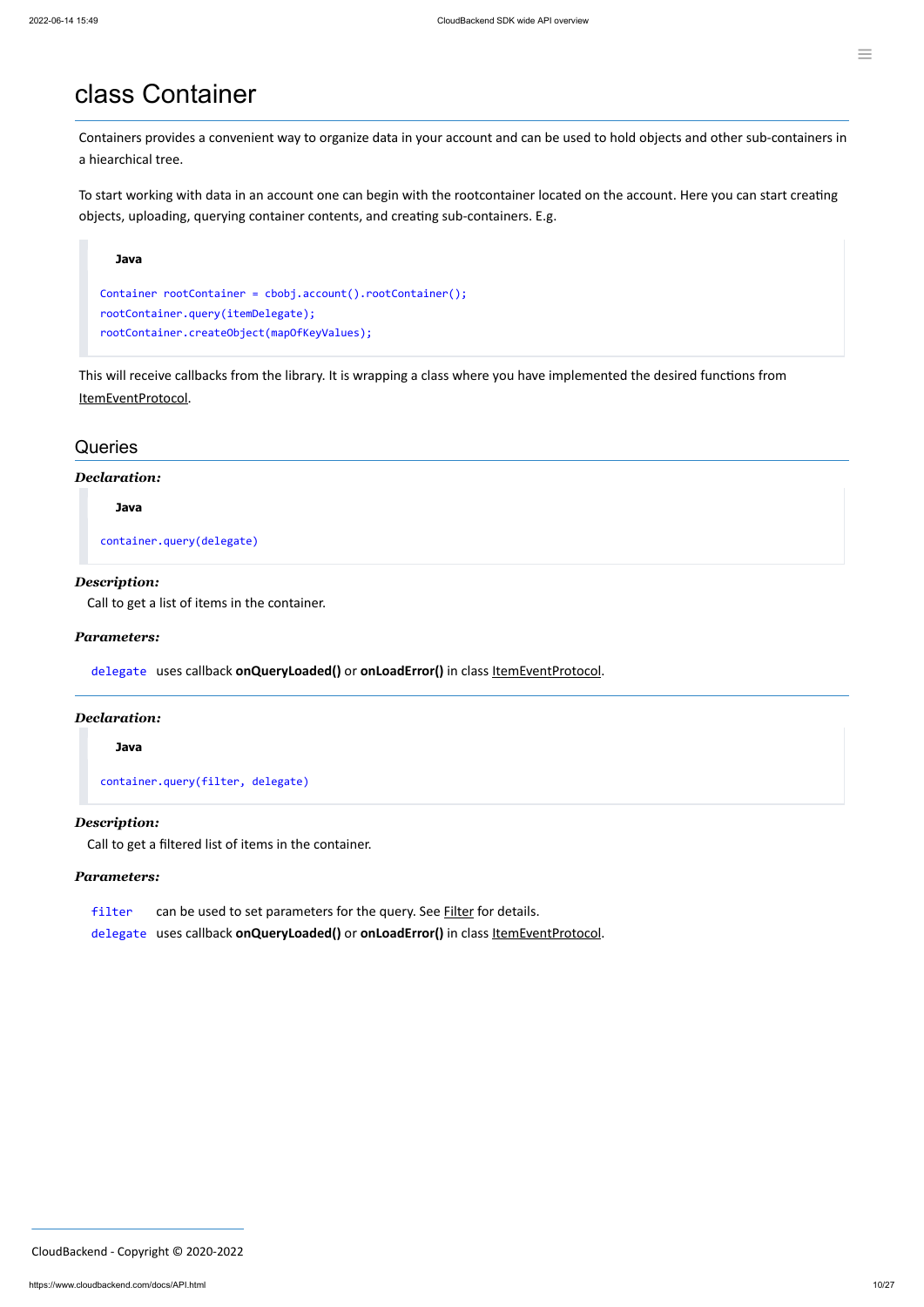#### Adding data

#### *Declaration:*

#### **Java**

container.createObject(name, delegate, metadata)

#### *Description:*

Creates an object with optional indexed tags for faster searches.

#### *Parameters:*

| name     | is the title name of the object.                                                                  |
|----------|---------------------------------------------------------------------------------------------------|
| delegate | uses callback onObjectAdded() or onItemError() in class ItemEventProtocol.                        |
| metadata | is a map called Obj KV Map with the tag (key), the value of that tag and if it is indexed or not. |
|          | [indexed] indexed is optional                                                                     |
|          |                                                                                                   |

for more info look at starting section or look for details in com.cbe-source folder and Obj\_KV\_Map.java

#### *Declaration:*

#### **Java**

container.upload(name, path, delegate)

#### *Description:*

Uploads to container an object with the given file name and path. The object is instantly returned with a temporary id. Once the response from the server is called back, the object gets updated with the correct unique object id.

#### *Parameters:*

name is the name of the object.

path is the path to the object.

delegate uses callback **onObjectUploaded()**, **onChunkSent()** or **onObjectUploadFailed()** in class TransportEventProtocol.

#### *Declaration:*

**Java**

container.uploadBinary(name, byteData, delegate)

#### *Description:*

Uploads to the container an object with the given binary data held in memory. The object is instantly returned with a temporary id. Once the response from the server is called back, the object gets updated with the correct unique object id.

#### *Parameters:*

name is the name of the object.

length is the length of the object in bytes.

byteData the byte array containing the data.

delegate uses callback **onObjectUploaded()**, **onChunkSent()** or **onObjectUploadFailed()** in class TransportEventProtocol.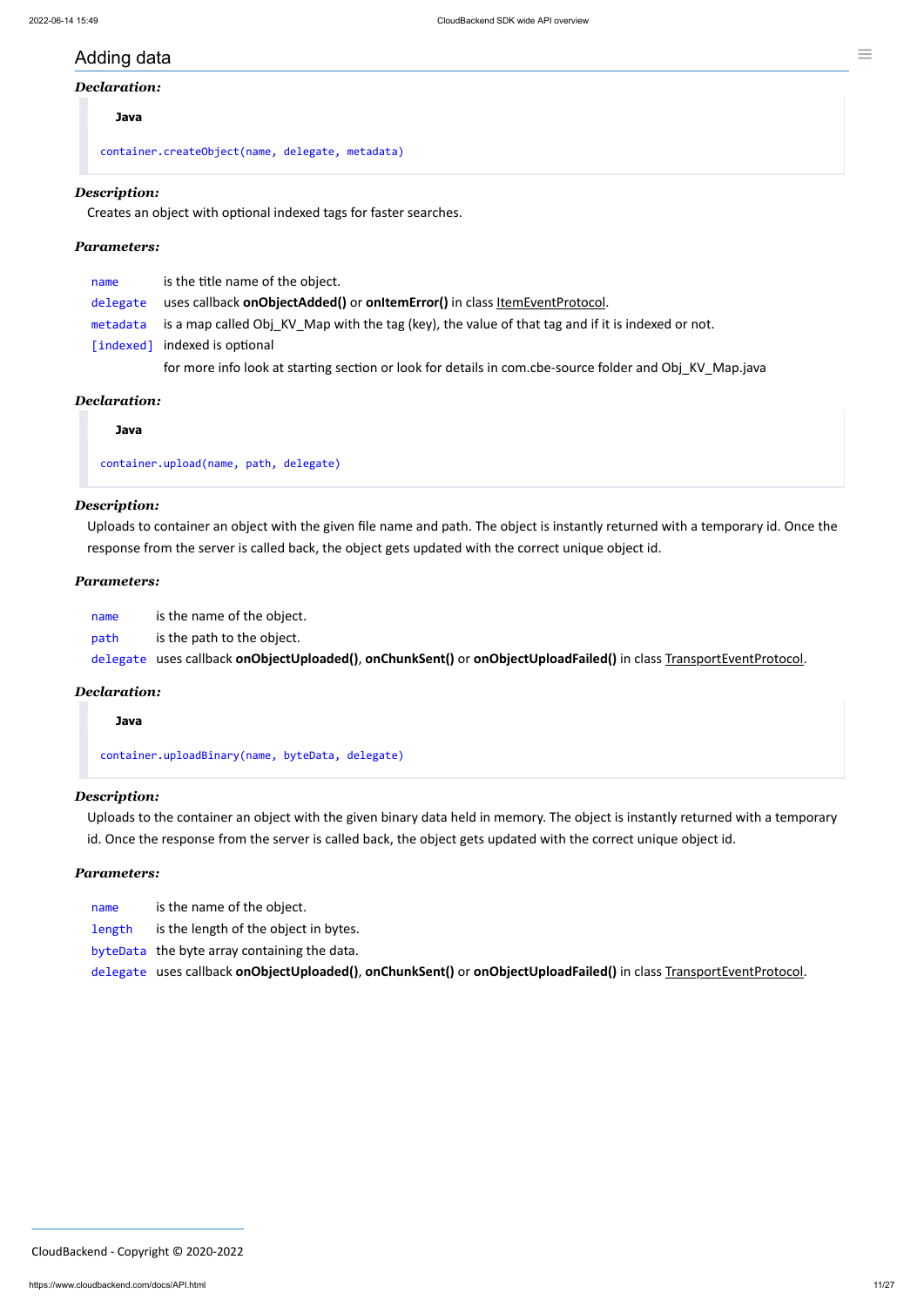### Organization

#### *Declaration:*

**Java**

container.create(name, delegate)

#### *Description:*

This creates a sub-container inside this container, to be used for adding objects.

#### *Parameters:*

delegate uses callback **onContainerAdded()** or **onItemError()** in class [ItemEventProtocol](#page-24-0).

#### *Declaration:*

**Java**

container.move(destinationId, delegate)

#### *Description:*

Move is used to move container with its content to user specified location e.g. id of other container or to root container.

#### *Parameters:*

|          | destination Id is the id of the container to which it should be moved to.     |
|----------|-------------------------------------------------------------------------------|
| delegate | uses callback onContainerMoved() or onItemError() in class ItemEventProtocol. |

#### *Declaration:*

**Java**

container.remove(delegate)

#### *Description:*

This will delete the container and all its content.

#### *Parameters:*

delegate uses callback **onContainerRemoved()** or **onItemError()** in class [ItemEventProtocol](#page-24-0).

#### *Declaration:*

**Java**

container.rename(name, delegate)

#### *Description:*

This changes the name of the container.

#### *Parameters:*

name is the new name.

delegate uses callback **onContainerRenamed()** or **onItemError()** in class [ItemEventProtocol.](#page-24-0)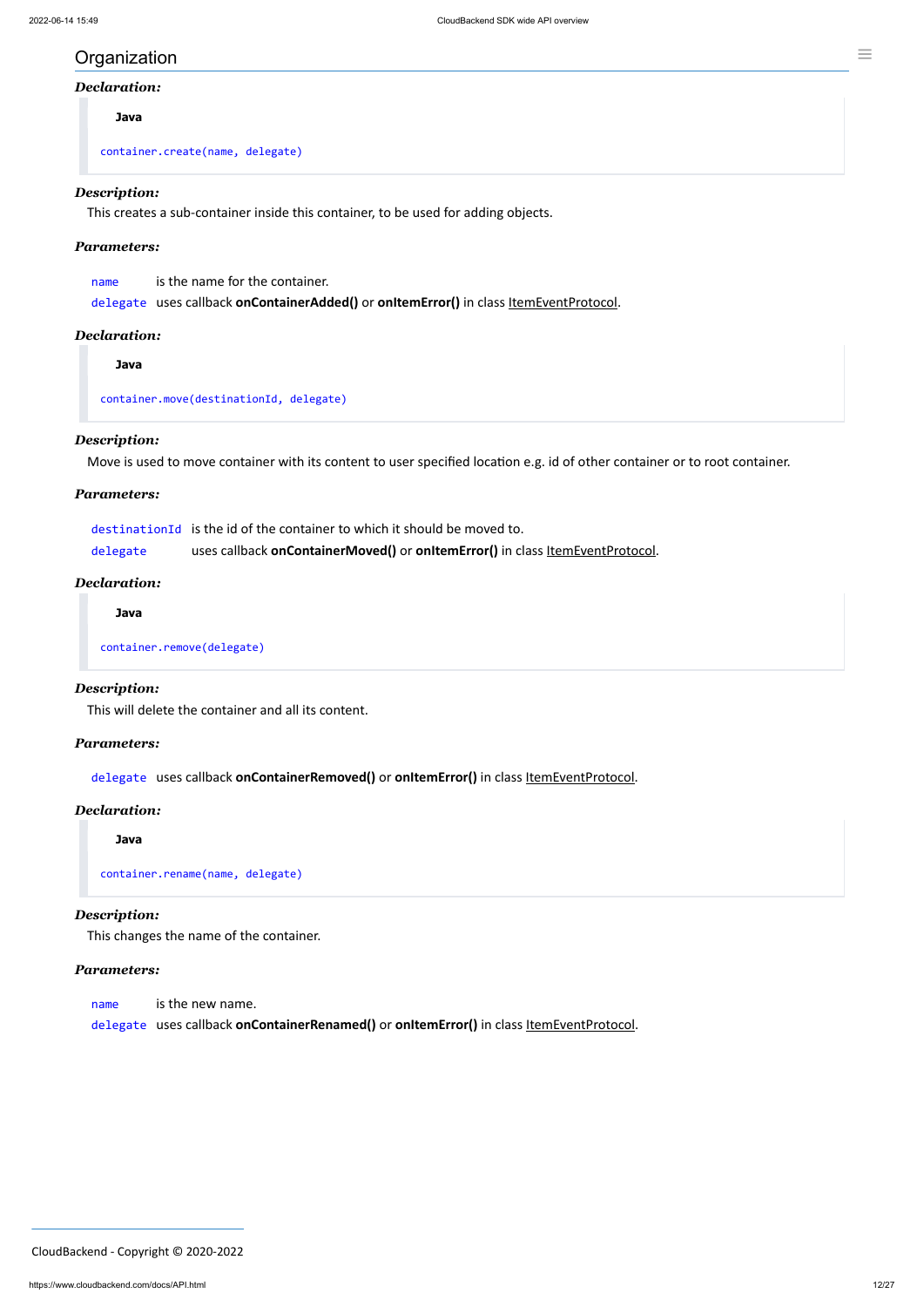#### <span id="page-12-0"></span>ACL

ACLs can be set on either individual objects or for complete container tree structures containing both sub containers and objects.

The data type for setting ACL for objects and containers are defined in **object** and **container**.

Below is a list of permissions with some comments:

0 = no permissions, this alternative should be set to be sure a user can not access anything and should be called before or right after unsharing a Container / container structure or Object.

1 = read only, enables the user to query and download.

2 = write only, enables the user to upload to a shared container and rename a shared object or container. However if there are multiple sub containers in the structure the user will not be able to see this since they can not query.

3 = read/write, combination of 1 and 2 and can be used for creating or uploading objects to any sub container in a container tree and rename/download objects.

4 = delete, this would most efficiently be used if you share temporarily an object (picture for instance) that the user can remove once seen.

5 = read/delete, this allows a user to remove containers and objects in a share.

6 = write/delete, this is necessary to be able to move objects and containers within the shared container.

7 = read/write/delete, enables rename/upload/download/move/create and remove.

8 = changeACL only, enables a user to set new acls on a container/object. When doing that remember to include the original owner otherwise ownership will change.

- 9 = read/changeACL.
- 10 = write/changeACL.

11 = read/write/changeACL.

- 12 = delete/changeACL.
- 13 = read/delete/changeACL.

14 = write/delete/changeACL.

15 = all permissions meaning read/write/delete/changeACL.

The value is calculated as the sum of changeACL  $(8)$  + delete  $(4)$  + write  $(2)$  + read  $(1)$ .

#### *Declaration:*

#### **Java**

void **setACL**(ACL\_Map toUserPermissions, ShareDelegate delegate);

#### *Description:*

Set the Access control list of the container. For containers set does set the whole container tree, with all its sub items as well. Remember this is set and not update so everytime you set, all userids that should be there must be included.

#### *Parameters:*

|          | toUserPermissions is a class implementing javas AbstractMap where the key is the userId and the value is the permission you |
|----------|-----------------------------------------------------------------------------------------------------------------------------|
|          | want to set. Multiple users can be set through one call to setACL.                                                          |
| delegate | is a shared pointer to the class implementing <b>ShareDelegate</b> , and is a shared pointer of the template class          |
|          | ShareEventProtocol.                                                                                                         |

*Usage:*

#### **Java**

ACL\_Map userIdPermissionsMap; userIdPermissionsMap.put(account2.userId(),3); userIdPermissionsMap.put(account3.userId(),5); userIdPermissionsMap.put(account4.userId(),7); ShareDelegate delegate = new ShareDelegate(); container.setACL(userIdPermissionsMap, delegate);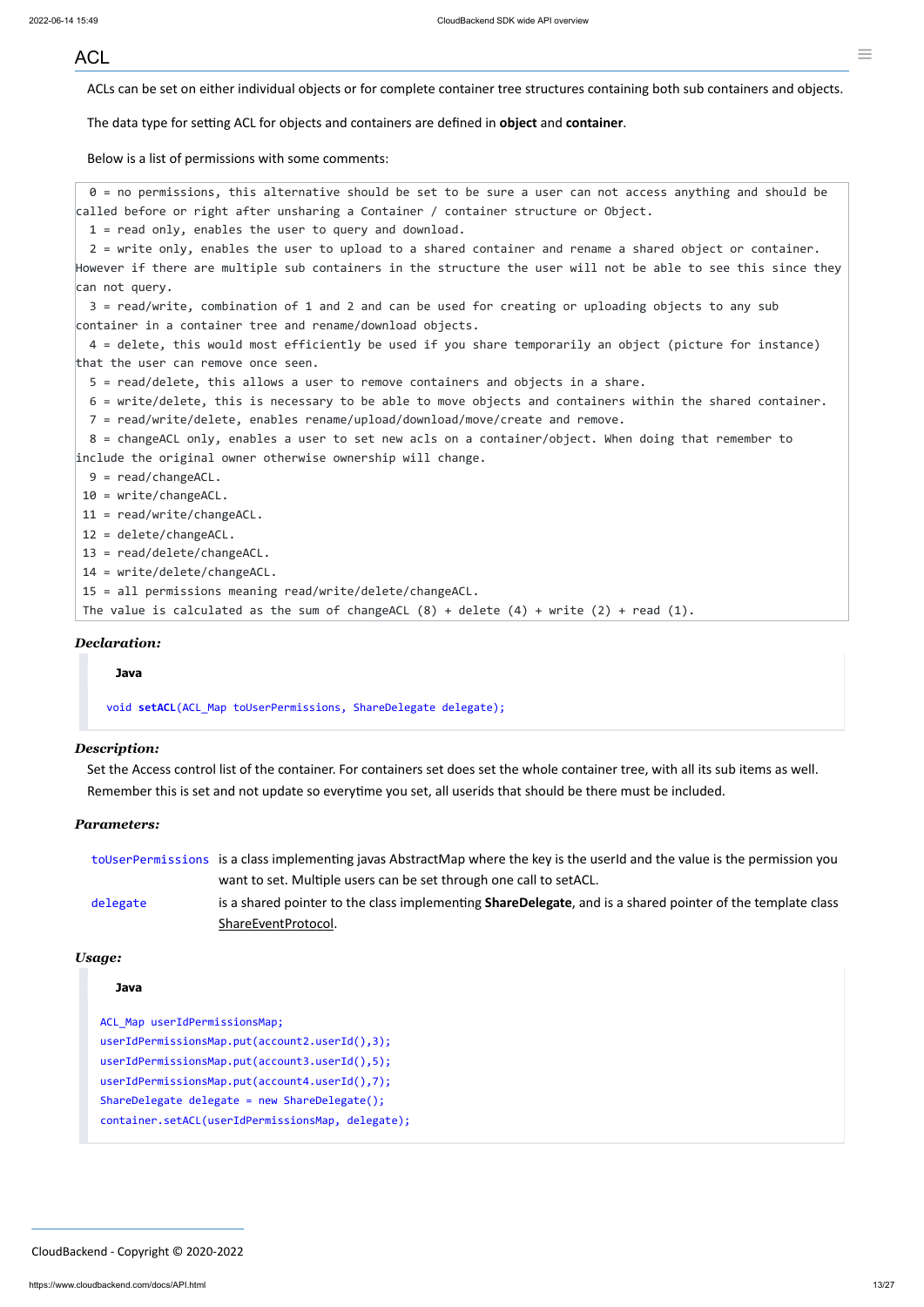#### *Declaration:*

#### **Java**

void **getACL**(ShareDelegate delegate);

#### *Description:*

Get the ACL (Access Control List) of a container/object.

#### *Parameters:*

delegate is a shared pointer to the class implementing **ShareDelegate**, and is a shared pointer of the template class [ShareEventProtocol](#page-25-0).

#### Sharing

At present Sharing the container gives the user read permissions for the container and all its sub-items. *Note!* This might change in the future.

#### *Declaration:*

**Java**

void **share**(long toUserGroup, String description, ShareDelegate delegate);

#### *Description:*

Remove a previously given share of the container to a specific shareId. Each share is unique between user/group and the one sharing. This is represented with a unique share id.

- shareId the unique id for a share between the owner and other user/group.
- delegate is a shared pointer to the class implementing **ShareDelegate**.

Share a container/object with another user/group. This provides the user the ability to access what has been shared to them via the **listAvailableShares** command, see class [ShareManager](#page-14-0). ACL should have been set prior to calling this. To allow users to view and change shared information see [ACLs](#page-12-0).

#### *Parameters:*

toUserGroup user id or group id to share to. description name identifying this specific share between you and the user/group. delegate is a shared pointer to the class implementing **ShareDelegate**.

#### *Declaration:*

**Java**

void **unShare**(long shareId, ShareDelegate delegate);

#### *Description:*

#### *Parameters:*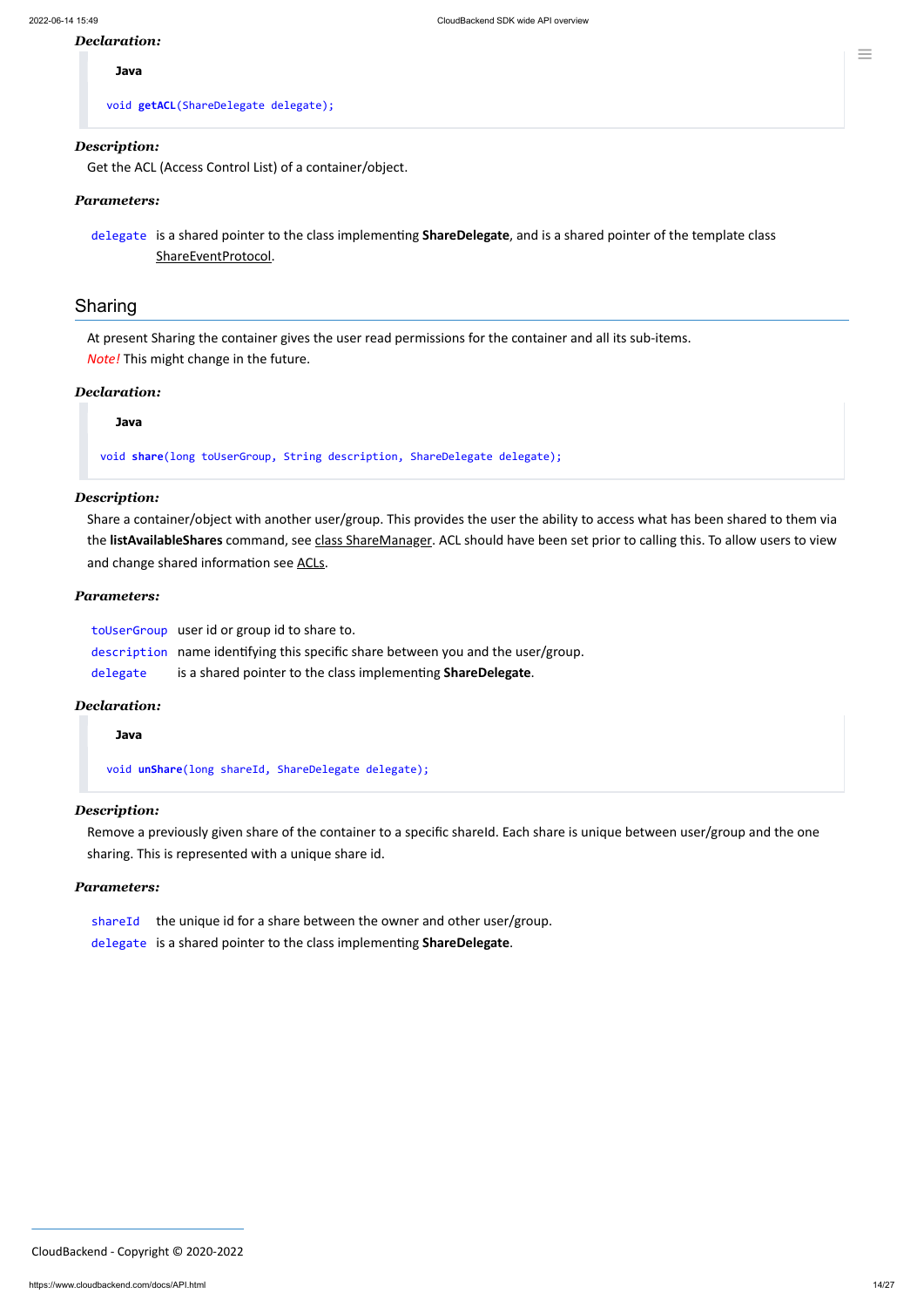### <span id="page-14-0"></span>class ShareManager

This provides calls to see what you have shared or has been shared to you. Shares are given by a user to other users. The shared container/object must have an ACL specifying the rights given to the specific user.

#### *Declaration:*

**Java**

void **listAvailableShares**(ShareDelegate delegate);

#### *Description:*

Lists the shares that have been shared to you. This will give you information similar to a query but with specific share information.

#### *Parameters:*

delegate is a callback class implementing the [ShareEventProtocol](#page-25-0) class.

#### *Declaration:*

**Java**

void **listMyShares**(ShareDelegate delegate);

#### *Description:*

Lists shares that have been shared by you to others. This will give you information similar to a query but with specific share information.

#### *Parameters:*

delegate is a callback class implementing the [ShareEventProtocol](#page-25-0) class.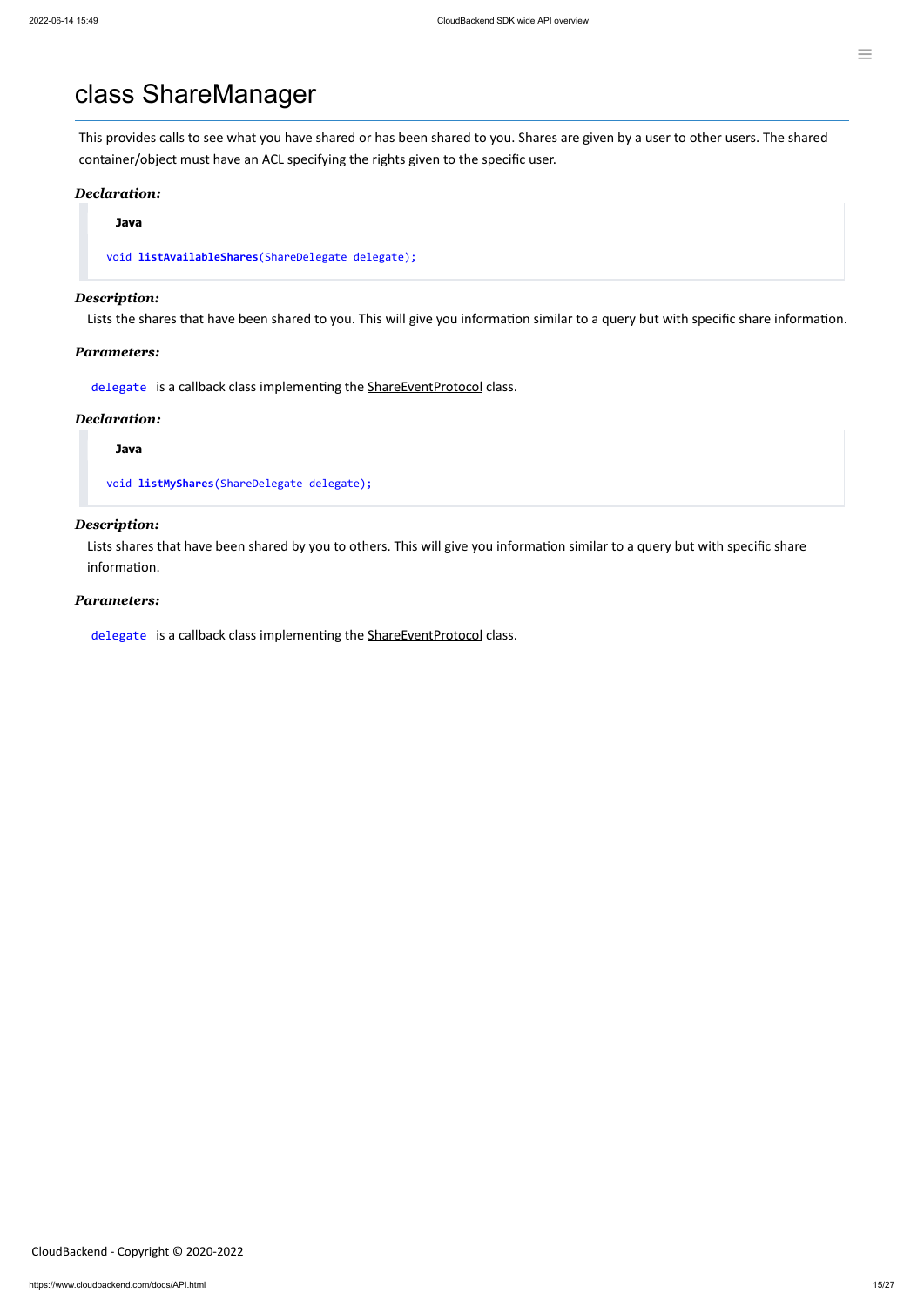### <span id="page-15-0"></span>class Item

Item is the base class for both containers and objects. It contains data that can be found on both and allows them to be presented together in a **queryResult**.

Query results returns a list of items. Item can be cast to Objects or Containers by calling

#### **Java**

Container container = cbobj.castContainer(item)

#### Item data

#### *Declaration:*

**Java**

long **id**()

#### *Description:*

This returns an items id.

#### *Declaration:*

**Java**

long **parentId**()

#### *Description:*

This returns the id of the Items parent.

#### *Declaration:*

**Java**

String **name**()

#### *Description:*

This returns the name.

#### *Declaration:*

**Java**

String **path**()

#### *Description:*

This returns the path to the item. It may not return anything if it has not been set.

#### *Declaration:*

**Java**

long **ownerId**()

*Description:*

This returns the owners id.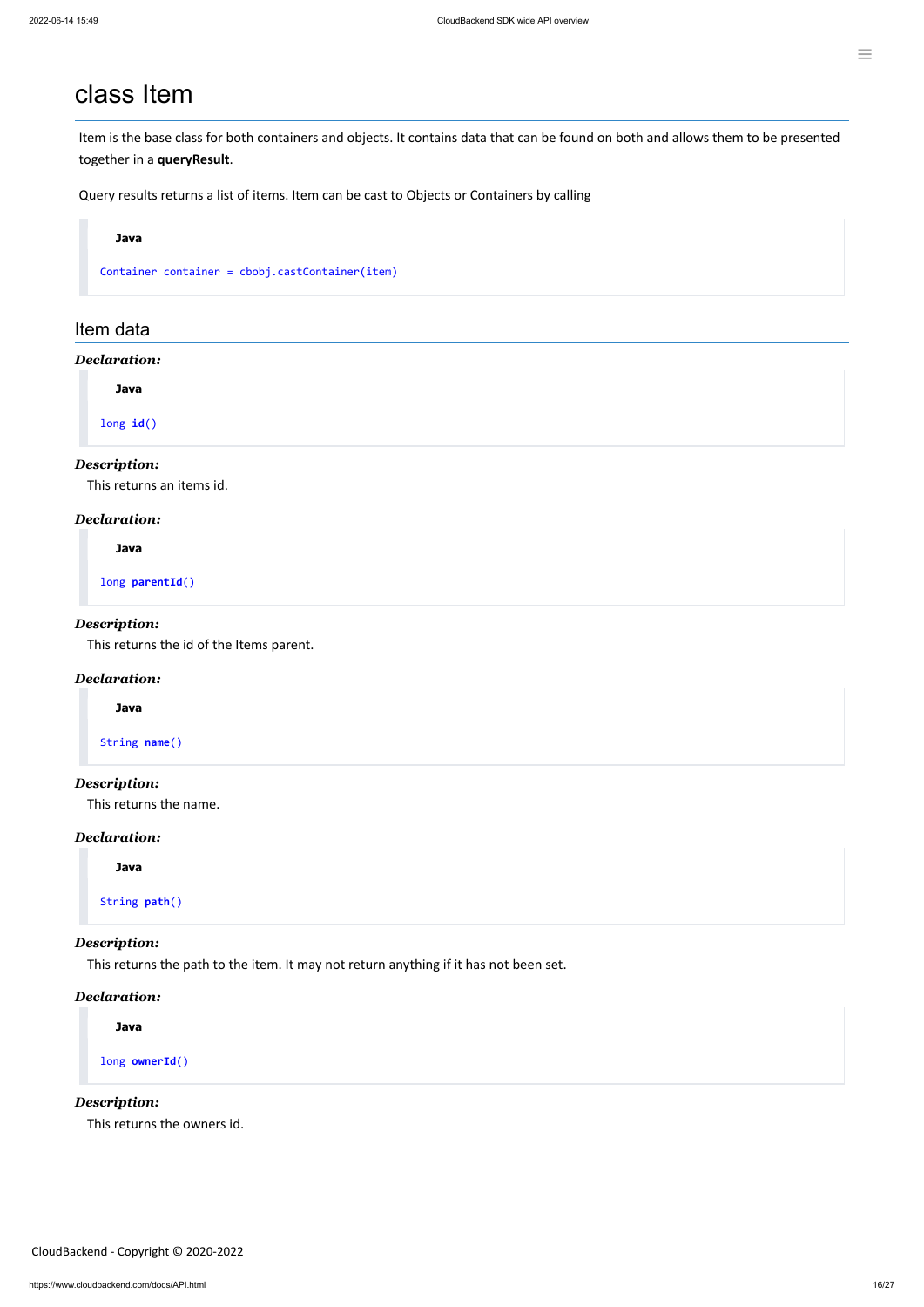#### *Declaration:*

**Java**

String **username**()

#### *Description:*

This returns the username of the Containers owner.

#### *Declaration:*

**Java**

long **created**()

#### *Description:*

This returns the creation date in Unix time.

#### *Declaration:*

**Java**

long **updated**()

#### *Description:*

This returns the updated date and time in Unix time.

#### *Declaration:*

**Java**

long **deleted**()

#### *Description:*

This returns the deleted date in Unix time.

#### *Declaration:*

**Java**

int **type**()

#### *Description:*

This specifies if the item is a Object (=4) or Container (=8).

#### *Declaration:*

**Java**

long **length**()

#### *Description:*

This returns the byte size of an object (i.e. file size).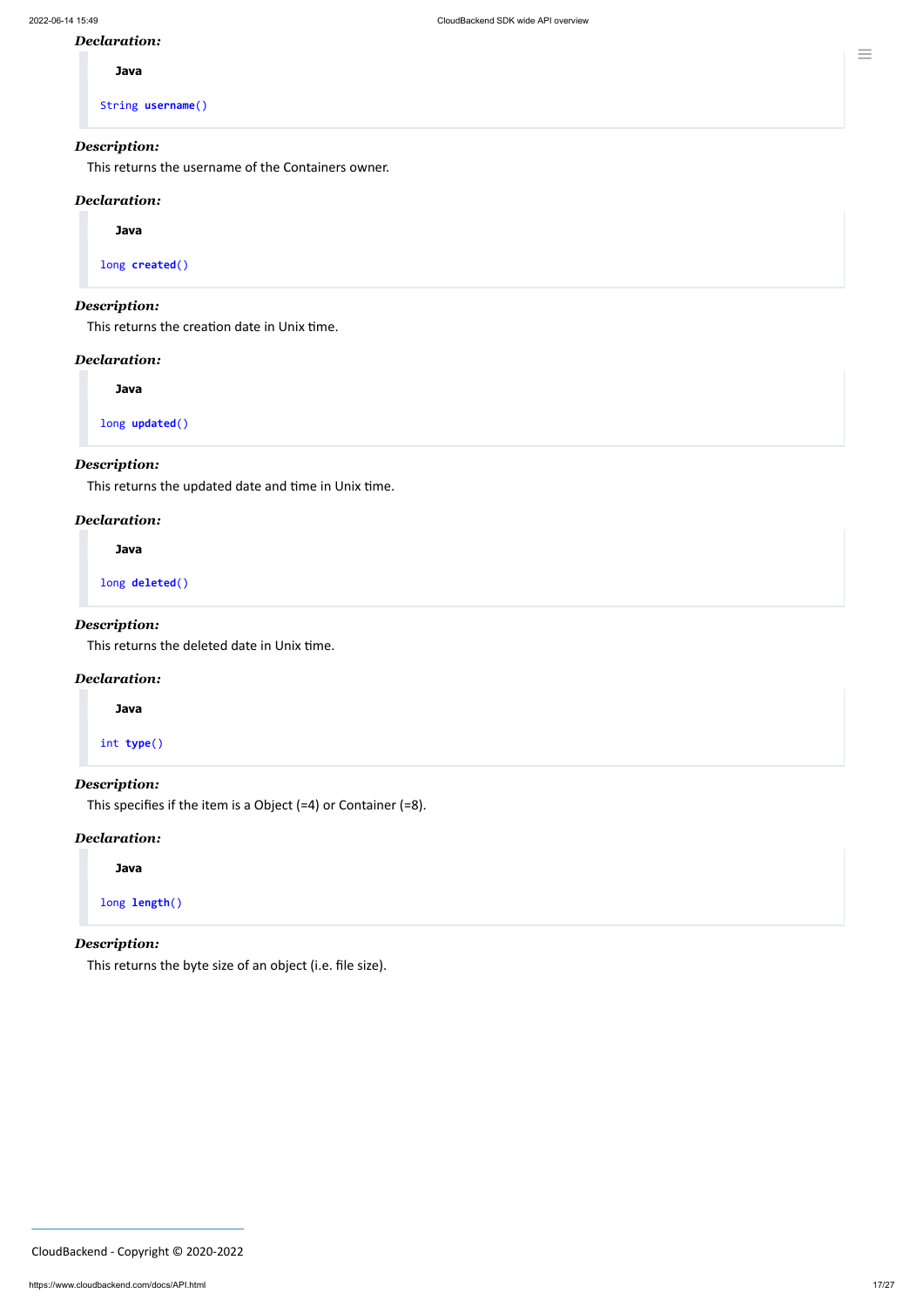## class Object

Objects are a representation of data stored in CloudBackend. They can either contain the complete data or represent data stored and be used to access that data. Object requests that involve server communication take an implementation of either **ItemEventProtocol** class, **TransferEventProtocol** class or **ShareEventProtocol** class as one of the parameters. How to create a protocol is discussed in the protocol section.



*Object features example*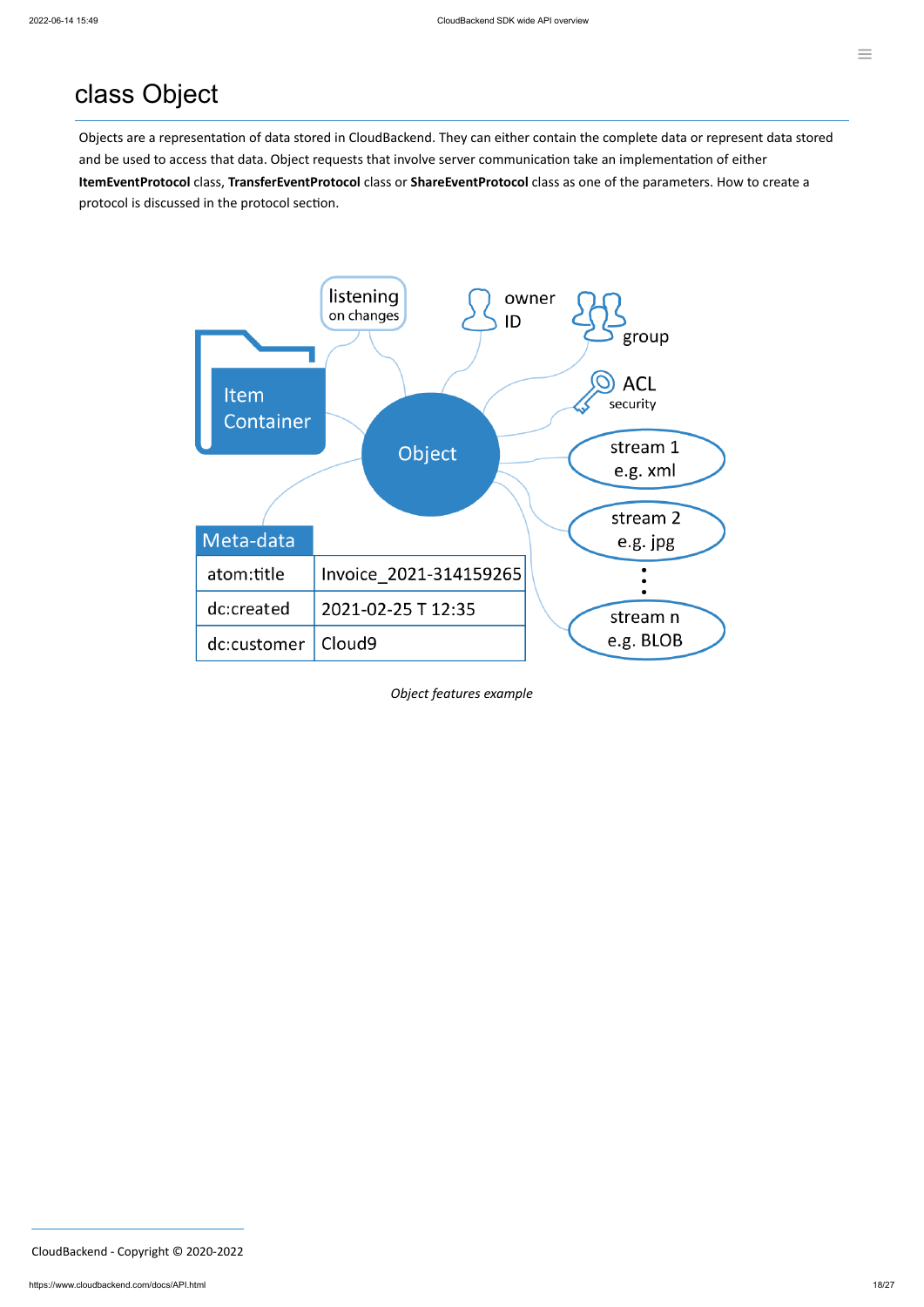### Downloading

#### *Declaration:*

#### **Java**

void **download**(String path, TransferDelegate delegate);

#### *Description:*

This downloads the object with path from a container to local file store.

#### *Parameters:*

| path | to where it will be downloaded.                                             |
|------|-----------------------------------------------------------------------------|
|      | delegate is a callback class implementing the TransportEventProtocol class. |

#### *Declaration:*

**Java**

void **download**(TransferDelegate delegate);

#### *Description:*

This download the object with binary data from the cloud and passes it to the delegate. This is data is on the heap and you are responsible for calling delete on it, though we may change it to a shared pointer in the future.

#### *Parameters:*

delegate is a callback class implementing the TransportEventProtocol class.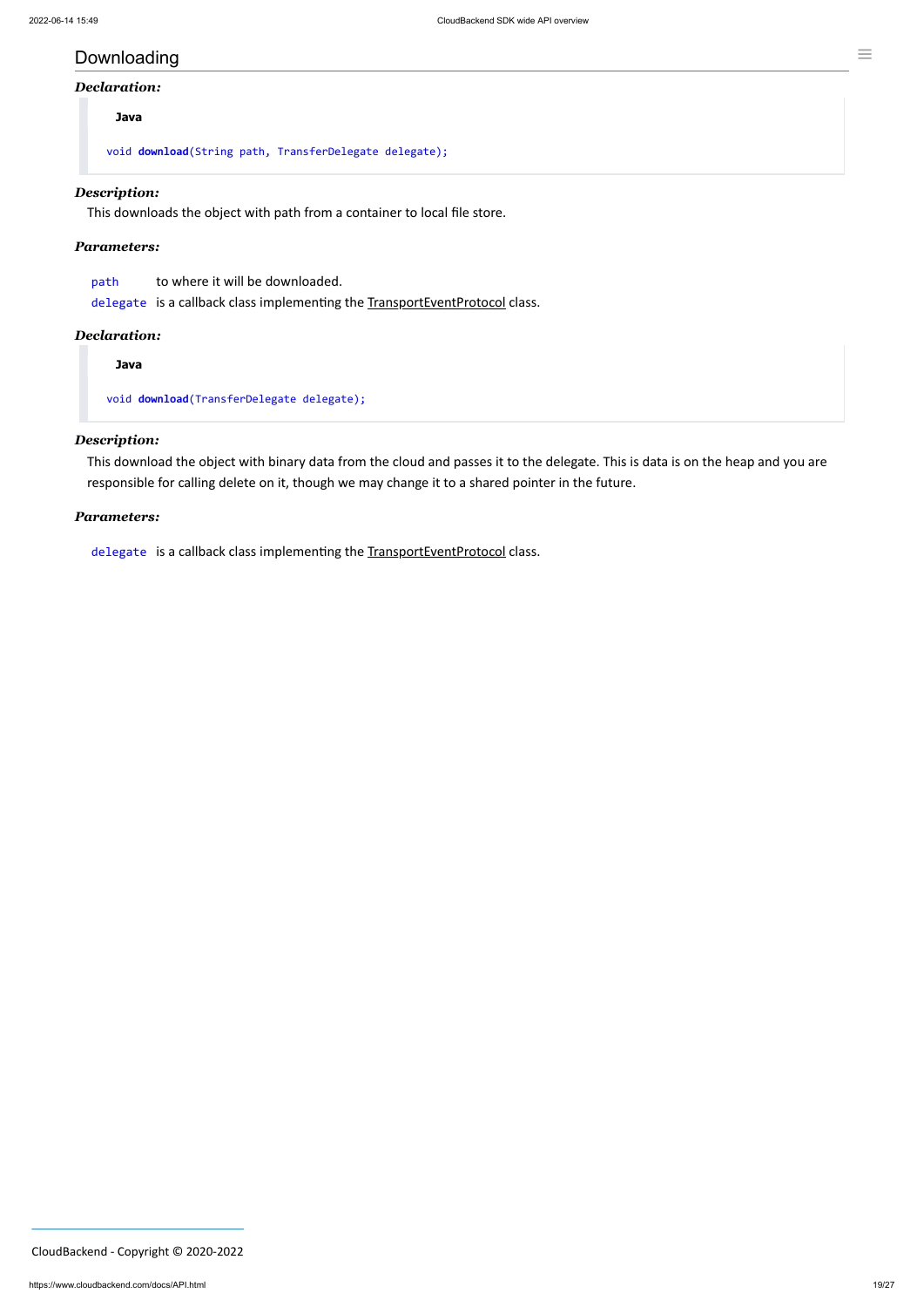### Modifying

#### *Declaration:*

#### **Java**

void **move**(long destinationContainerId, ItemDelegate delegate);

#### *Description:*

Move object to another container.

#### *Parameters:*

|          | destinationContainerId is the container Id it will be moved to.      |
|----------|----------------------------------------------------------------------|
| delegate | is a callback class implementing the <b>ItemEventProtocol</b> class. |

#### *Declaration:*

**Java**

void **rename**(String name, ItemDelegate delegate);

#### *Description:*

This changes the name of the object.

#### *Parameters:*

name is the name of the object.

delegate is a callback class implementing the ltemEventProtocol class.

#### *Declaration:*

**Java**

void **remove**(ItemDelegate delegate);

#### *Description:*

This will delete the object from the cloud container.

#### *Parameters:*

delegate is a callback class implementing the **[ItemEventProtocol](#page-24-0)** class.

#### *Declaration:*

**Java**

void **updateKeyValues**(ItemEventProtocol delegate, Obj\_KV\_Map metadata)

#### *Description:*

Adds keyValue data to the existing object, if data has the same name it will be overwritten, otherwise it will add to the existing keyValue on the object.

#### *Parameters:*

delegate is a callback class implementing the ltemEventProtocol class.

metadata is a map with the tag (key), the value of that tag and if it is indexed or not.

[indexed] indexed is optional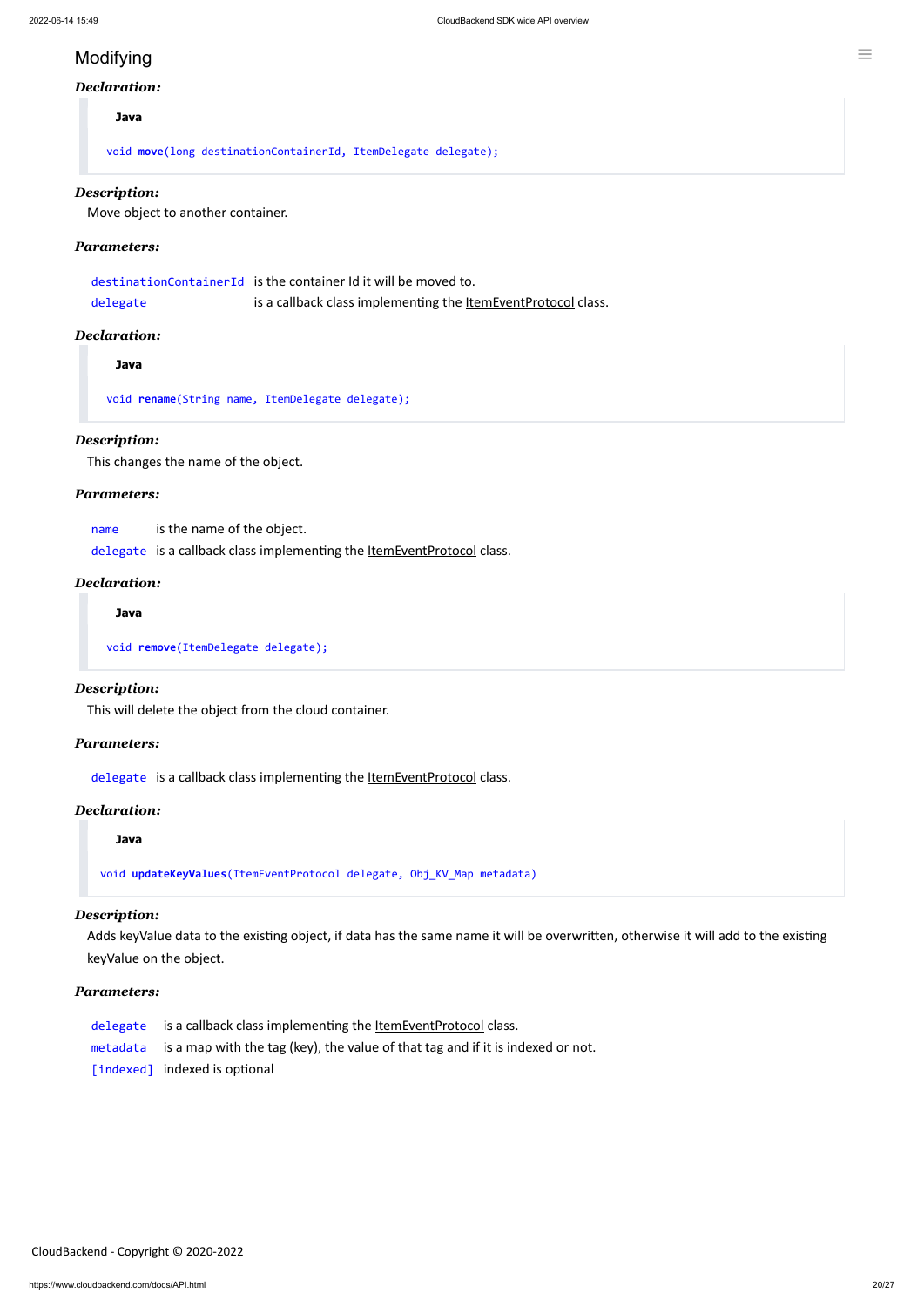### Object data

#### *Declaration:*

**Java**

String **getMimeType**()

#### *Description:*

This returns the mime type of the object e.g. xml/text or jpg etc.

#### *Declaration:*

**Java**

Obj\_KV\_Map **keyValues**()

#### *Description:*

This returns all the keyValues.

### Object Streams

#### *Declaration:*

**Java**

void **downloadStream**(String path, long streamId, TransferDelegate delegate);

#### *Description:*

This downloads the stream # with stream id, to a path of your choice. To get which streams are added on a object use getStream.

#### *Parameters:*

path is the path you want to download the stream to.

streamId specifies which stream you want by first calling getStream and then choose which one to download.

delegate is a callback class implementing the **[ItemEventProtocol](#page-24-0)** class.

#### *Declaration:*

**Java**

void getStreams(ItemDelegate delegate)

#### *Description:*

This returns the streams attached to the Object, use object.streams() to view. Then use the Streams data to put into the downloadStream(..) call above.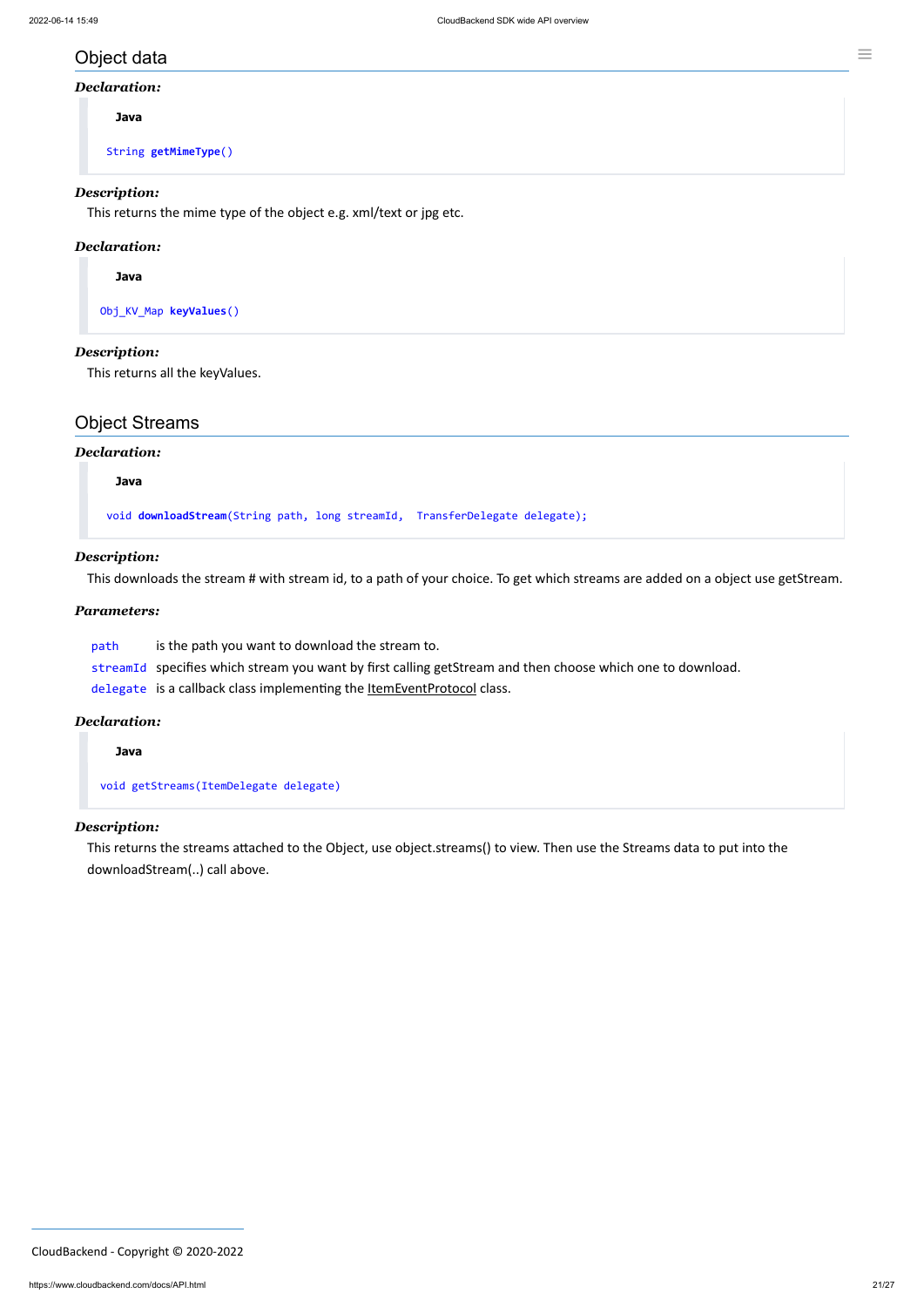A QueryResult contains a list of items that meet query or search criteria that the user establishes. The simplest query is the contents of a container. For information regarding using the [Item](#page-15-0)s you get, see the Item section. More complex queries can be performed on individual containers or the entire account and require the objects match user defined criteria from object names to meta data. Meta data is matching pairs of data attached to an Object like **artist** and "Nirvana" or **latitude** and "58.41". More complex queries require passing in a filter with information on what you want to query for. See the **[Filter](#page-22-0)** section.

### class Query Result

*For more details on advanced queries see the [QUERY](https://www.cloudbackend.com/docs/QUERYug.html) user guide document.*

### Query data

#### *Declaration:*

**Java**

Items\_Vec **getItemsSnapshot**();

#### *Description:*

Returns a copy of a vector containing the items for the queryResult. The queryResult will update when new data comes in but the copy will not. If iterating make sure to create a variable for a local copy.

#### *Usage:*

```
Java
AbstractList items = qR.getItemsSnapshot();
  for(Item item : items) {
     System.out.println("Item: " + item.name());
 }
```
#### *Declaration:*

#### **Java**

long **itemsLoaded**();

#### *Description:*

This tells how many items are in the queryResult.

#### *Declaration:*

**Java**

long **totalCount**();

#### *Description:*

This tells how many total items in the cloud match the query result. This may be more than loaded.

#### *Declaration:*

**Java**

boolean **bypassCache**;

#### *Description:*

This was added to allow users to bypass cached data when pulling data stored on other users accounts as notifications are

currently not implemented for this and it will not update automatically.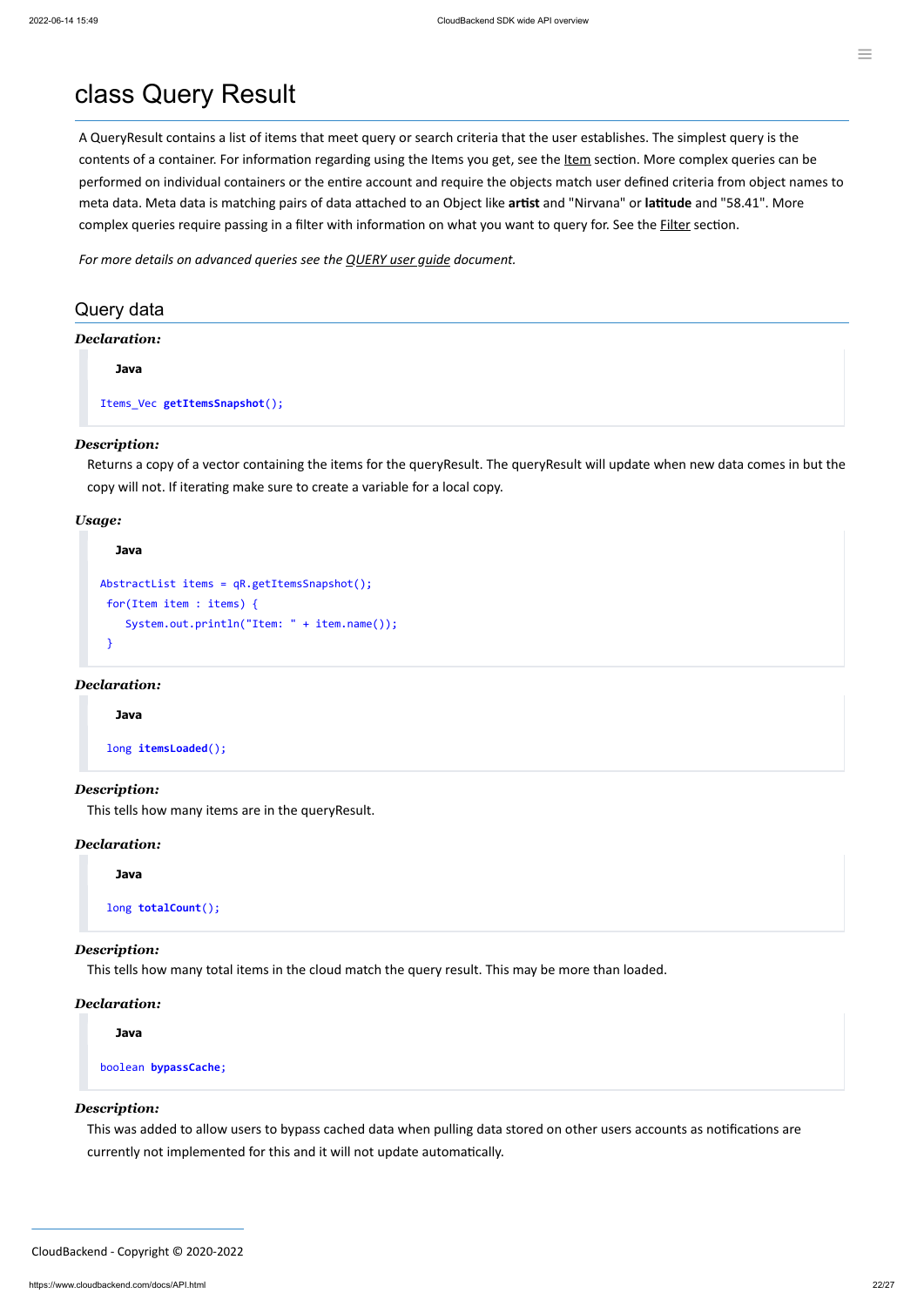### <span id="page-22-0"></span>class Filter

A Filter is a tool for performing more advanced queries on an account. They allow the specification of a wide range of criteria from a specific range of items to meta data matching. See the SDK **Filter.java** file and the [QUERY](https://www.cloudbackend.com/docs/QUERYug.html) user guide for more details.

#### *Declaration:*

**Java**

Filter **filter**;

#### *Description:*

Filter can be used to see what has been loaded like containerIds, matching meta data, offsets and additional data.

```
Filter filter = new Filter();
filter.setAscending(false);
filter.setCount(50);
filter.setQuery("type:image/png");
ItemDelegate delegate = new ItemDelegate();
cbobj.query(cbobj.account().rootContainer().id(), filter, delegate);
QueryResult qR = delegate.queryResult;
AbstractList items = qR.getItemsSnapshot();
for(Item item : items) {
    System.out.println("Item: " + item.name());
}
```
#### *Usage:*

#### **Java**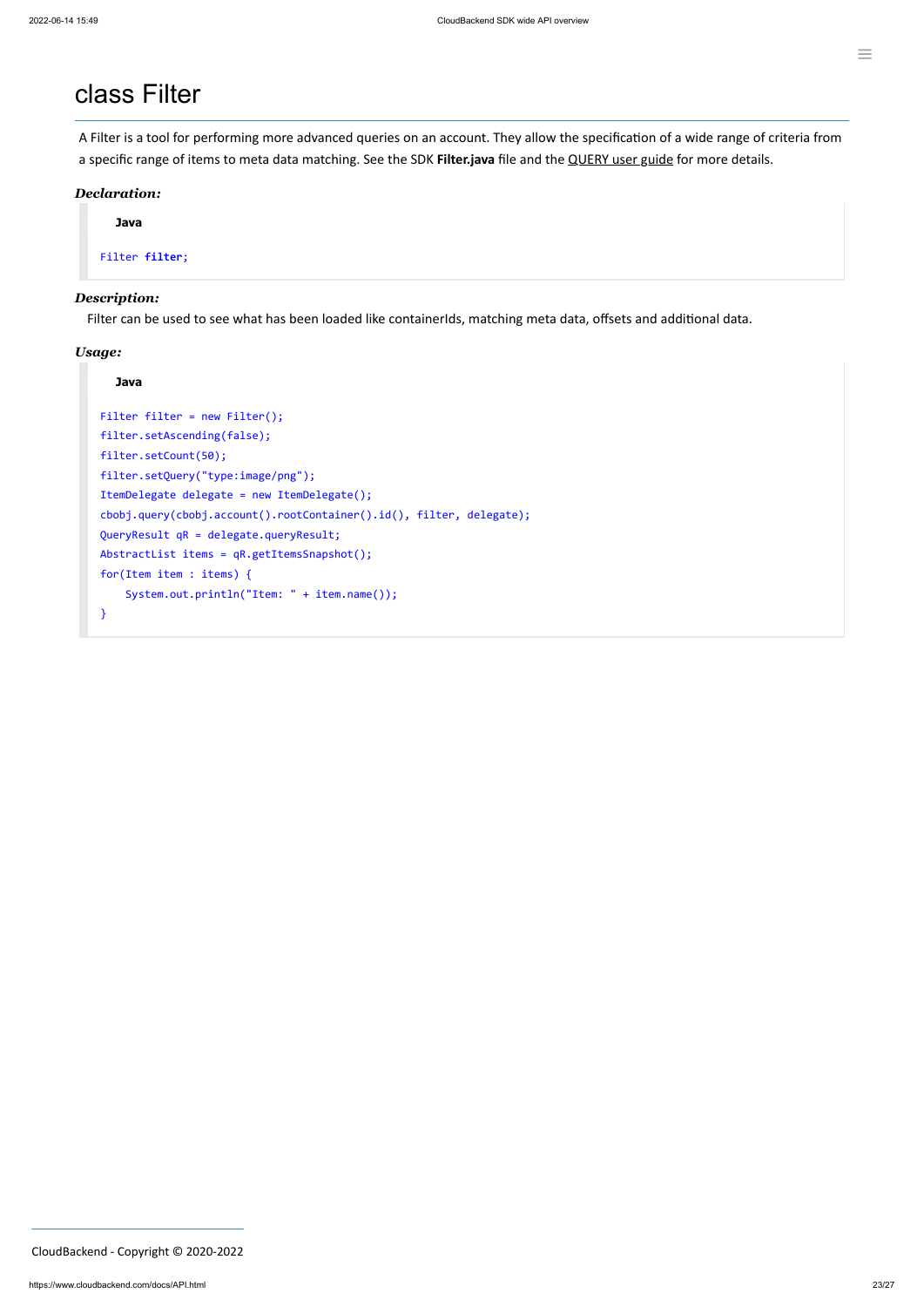### Protocols

To manage asynchronous communication we define a set of callbacks in protocol functions. You will create a class that inherits a protocol and implements the functions for the callbacks you wish to receive from that protocol. See the SDK **include/CBE/Protocols** header directory for more details.

The callbacks should come in a separate thread from the one they were called in. Multple treads can run simultaneously to not block. Multiple calls on the same object may be queue requests if they could be affected by a previous request. As a last measure calls can timeout if they are taking too long to complete.

```
Java
import com.cbe.*;
public class AccountDelegate extends AccountEventProtocol {
     @Override
    public void onLogin(long atState, CloudBackend cloudbackend) {}
}
```
### <span id="page-23-0"></span>AccountEventProtocol

This provides callbacks that will be used when you call **logIn()** and have inherited **AccountEventProtocol**.

- **onLogin()** should implement code to run: after the login has been successful.
- **onError()** if the login has failed.

OnError is only ever triggered in response to a call initiated by the current SDK. It will be in a different thread than it is called from.

onLogout() and onCreated() are not used.

See also:

#### **Java**

Extract the com.cbe-source.jar and open **AccountEventProtocol.java** file for more details.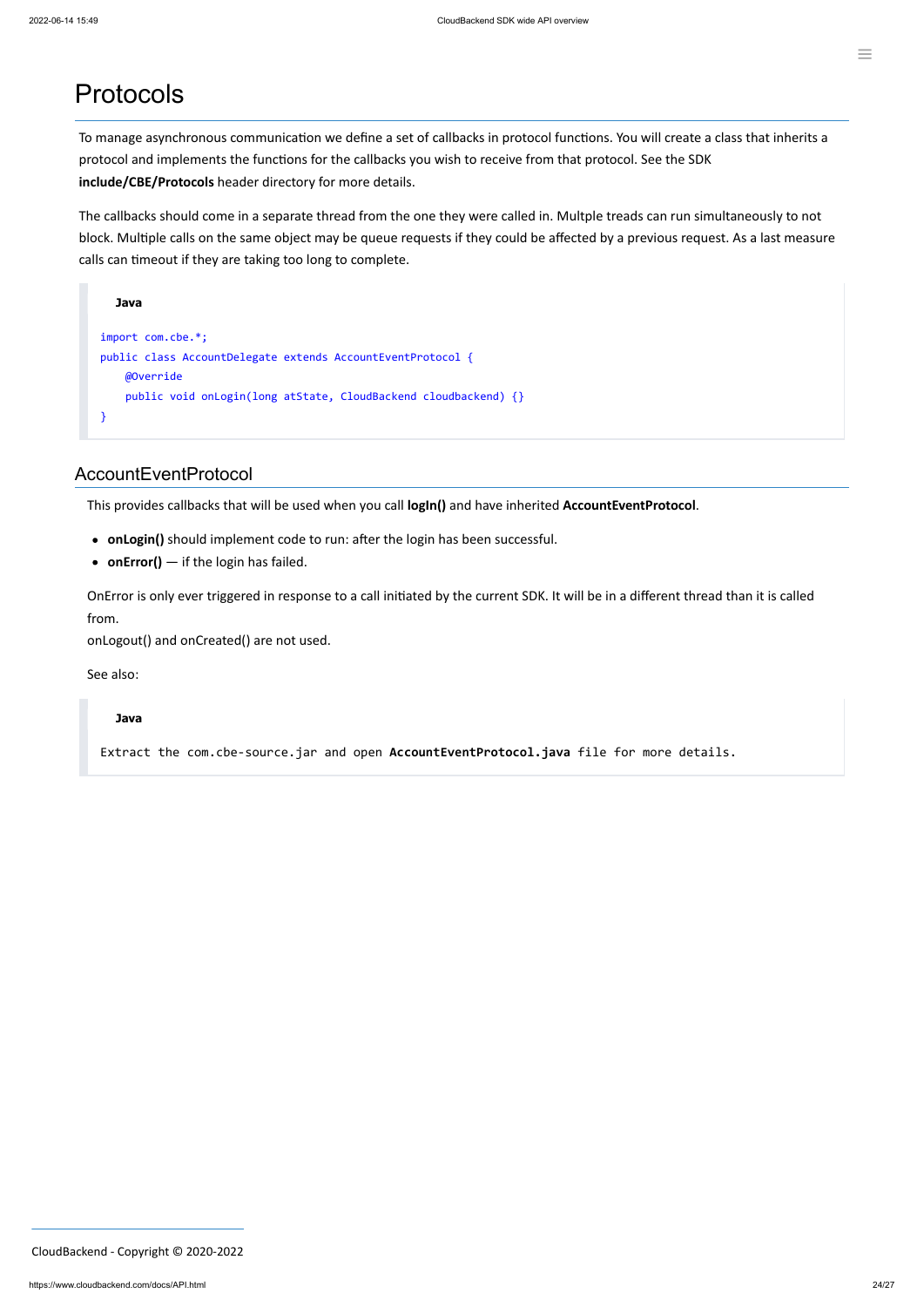#### <span id="page-24-0"></span>ItemEventProtocol

ItemEventProtocol provides callbacks that will be used when you perform actions on a Container or Object. Additionally it can be used to receive callbacks for **query()**. Finally, if you **addListner()** ItemEvents that trigger on the server, including creating an item will callback to the listener you added. It should be inherited by a class you want to receive these callbacks and you should implement any callbacks you wish to trigger.

- **onObjectAdded()** should implement code to run: after an object has been added.
- **onMetadataAdded()** after metadata has been added.
- **onObjectMoved()** after an object has been moved.
- **onObjectRemoved()** after an object has been removed.
- **onObjectRenamed()** after an object has been renamed.
- **onObjectUpdated()** after an object has been updated.
- **onStreamsLoaded()** after an object has been updated with a stream.
- **onContainerAdded()** after a container has been added.
- **onContainerMoved()** after a container has been moved.
- **onContainerRemoved()** after a container has been removed.
- **onContainerRenamed()** after a container has been renamed.
- **onContainerRestored()** after a container has been restored after being deleted.
- **onQueryLoaded()** after a query was made.
- **onLoadError()** should implement code to run: if a query fails, e.g. a filter requesting a container or object that does not exists.
- **onItemError()** if an error regarding an item occurred, e.g. create rename, move, remove.

See also:

#### **Java**

Extract the com.cbe-source.jar and open **ItemEventProtocol.java** file for more details.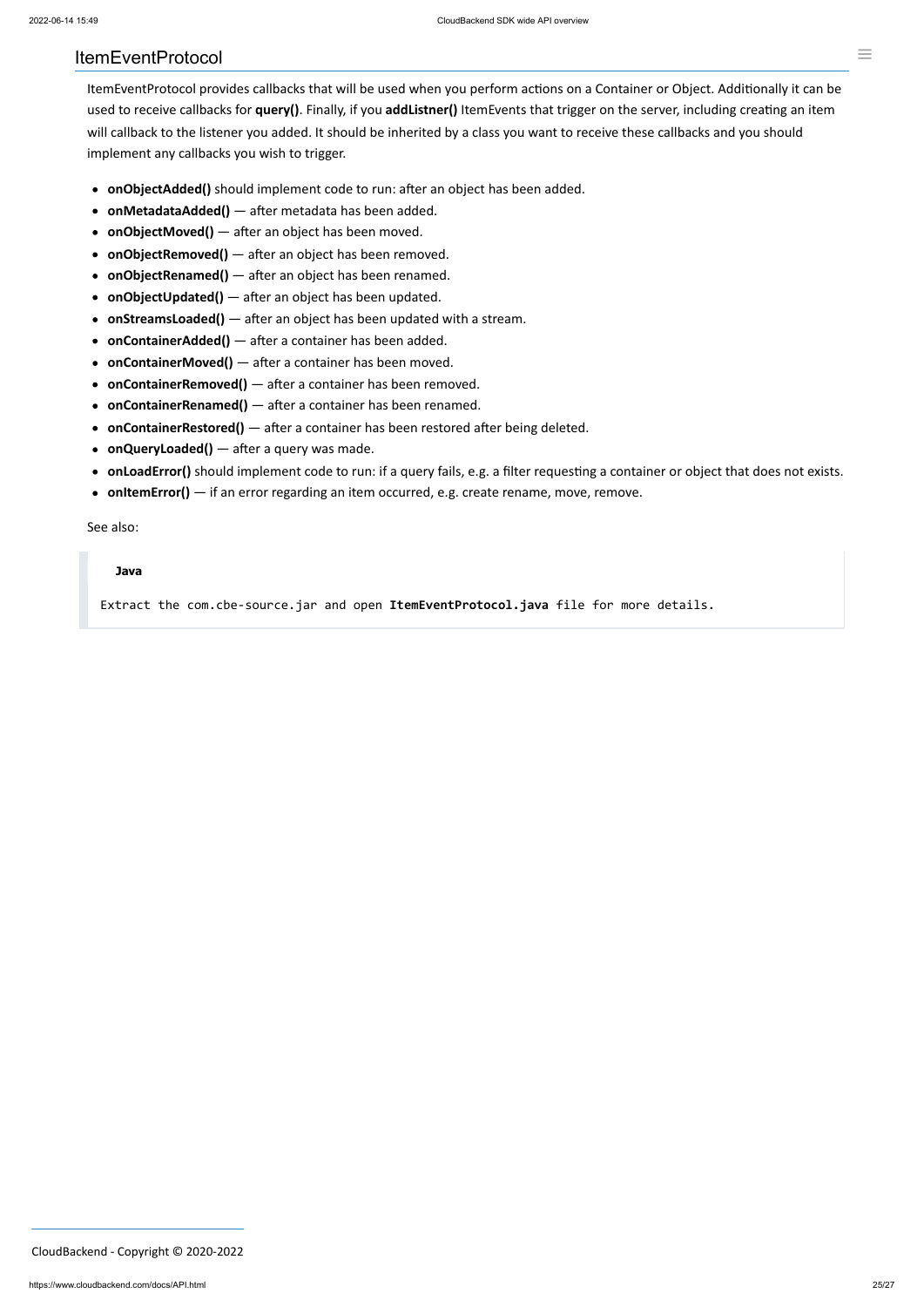#### <span id="page-25-0"></span>ShareEventProtocol

This provides callbacks that will be used when you call **listAvailableShares()** or **listMyShares()** and have inherited **ShareEventProtocol**.

- **onListAvailableShares()** should implement code to run: after a query for available shares that have been shared to you.
- **onListMyShares()** after a query for shares that you have shared to other accounts or groups.
- **onContainerACLAdded()** after an Access Control List has been added to a container.
- **onObjectACLAdded()** after an Access Control List has been added to an object.
- **onContainerAclLoaded()** after an Access Control List for a container has been loaded.
- **onObjectAclLoaded()** after an Access Control List for an object has been loaded.
- **onContainerShared()** after a container and its content has been shared by you to somebody.
- **onContainerUnShared()** after a container and its content has been unshared by you.
- **onObjectShared()** after an object has been shared by you to somebody.
- **onObjectUnShared()** after an object has been unshared by you.
- **onShareError()** should implement code to run: if an error regarding a share has occured.
- **onACLError()** if a getACL or setACL has failed or is forbidden.

#### See also:

#### **Java**

Extract the com.cbe-source.jar and open **ShareEventProtocol.java** file for more details.

#### TransferEventProtocol

TransferEventProtocol is used for uploading and downloading files to containers.

- **onObjectUploaded()** should implement code to run: after a file has been uploaded.
- **onChunkSent()** after a file chunk has been uploaded.
- **onObjectUploadFailed()** if there was an error with the upload.
- **onChunkReceived()** should implement code to run: after a file chunk has been recieved.
- **onObjectDownloaded()** after a file has been downloaded.
- **onObjectBinaryDownloaded()** after a text file has been loaded on the memory heap. **Note!** *This is downloaded as byte[] data and you are responsable for the management of your heap memory.*
- **onObjectDownloadFailed()** if there was an error with the download.

See also:

#### **Java**

Extract the com.cbe-source.jar and open **TransferEventProtocol.java** file for more details.